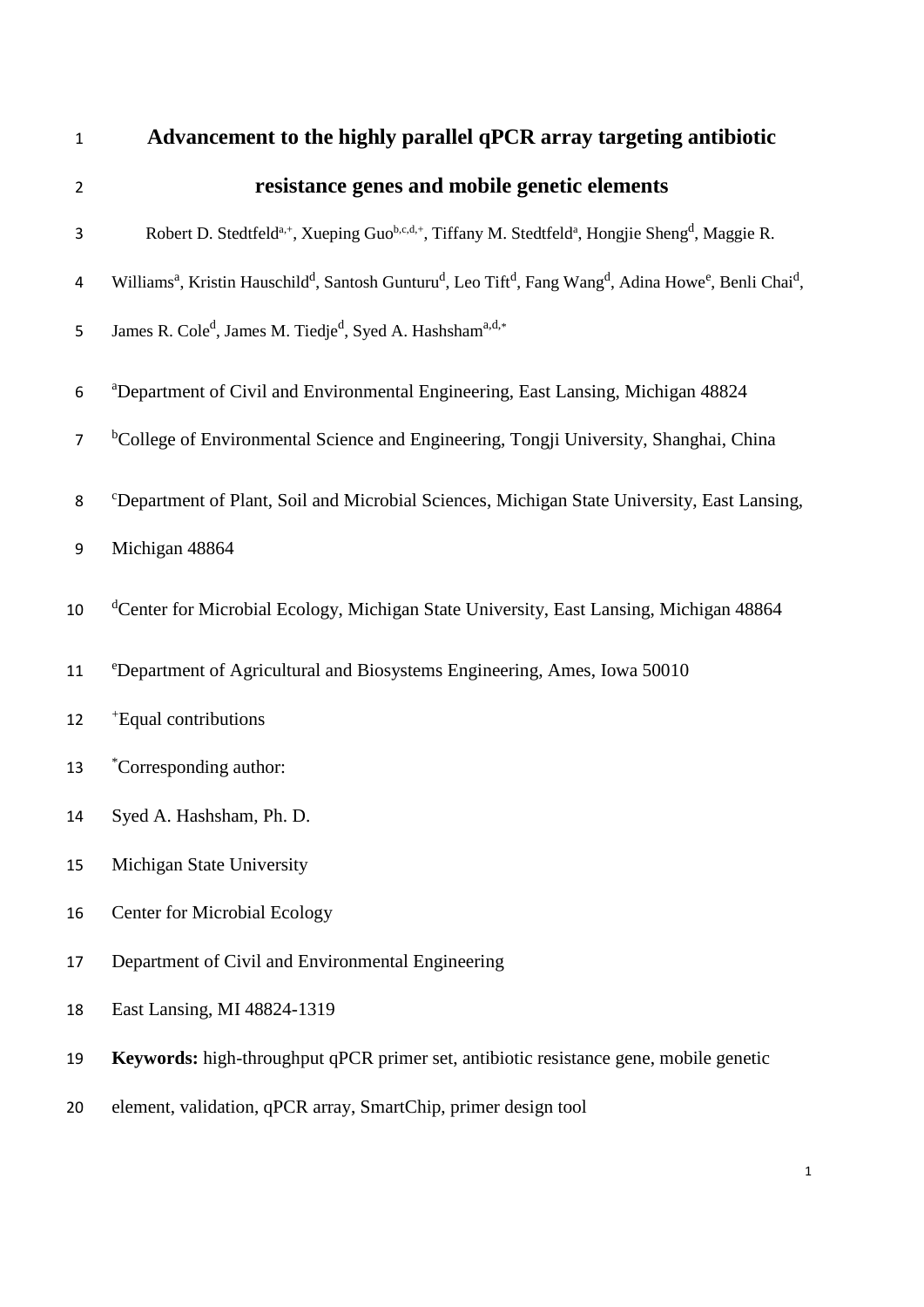## **Abstract**

22 The high-throughput antibiotic resistance gene (ARG) qPCR array, initially published in 2012, is increasingly used to quantify resistance and mobile determinants in environmental matrices. Continued utility of the array; however, necessitates improvements such as removing or redesigning questionable primer sets, updating targeted genes and coverage of available sequences. Towards this goal, a newly developed primer design tool was used to aid in identification of conserved regions of diverse genes. The total number of assays used for diverse genes was reduced from 91 old primer sets to 52 new primer sets, with only a 10% loss in sequence coverage. While the old and new array both contain 384 primer sets, a reduction in old primer sets permitted 147 additional mobile ARGs and MGEs to be targeted. Results of validating the updated array with a mock community of strains resulted in over 98% of tested instances incurring true positive/negative calls. Common queries related to sensitivity, quantification, and conventional data analysis (e.g. Ct cutoff value, and estimated genomic copies without standard curves) were also explored. A combined list of new and previously used primer sets (termed updated ARG qPCR array 2.0) is recommended based on redesign of primer sets and results of validation.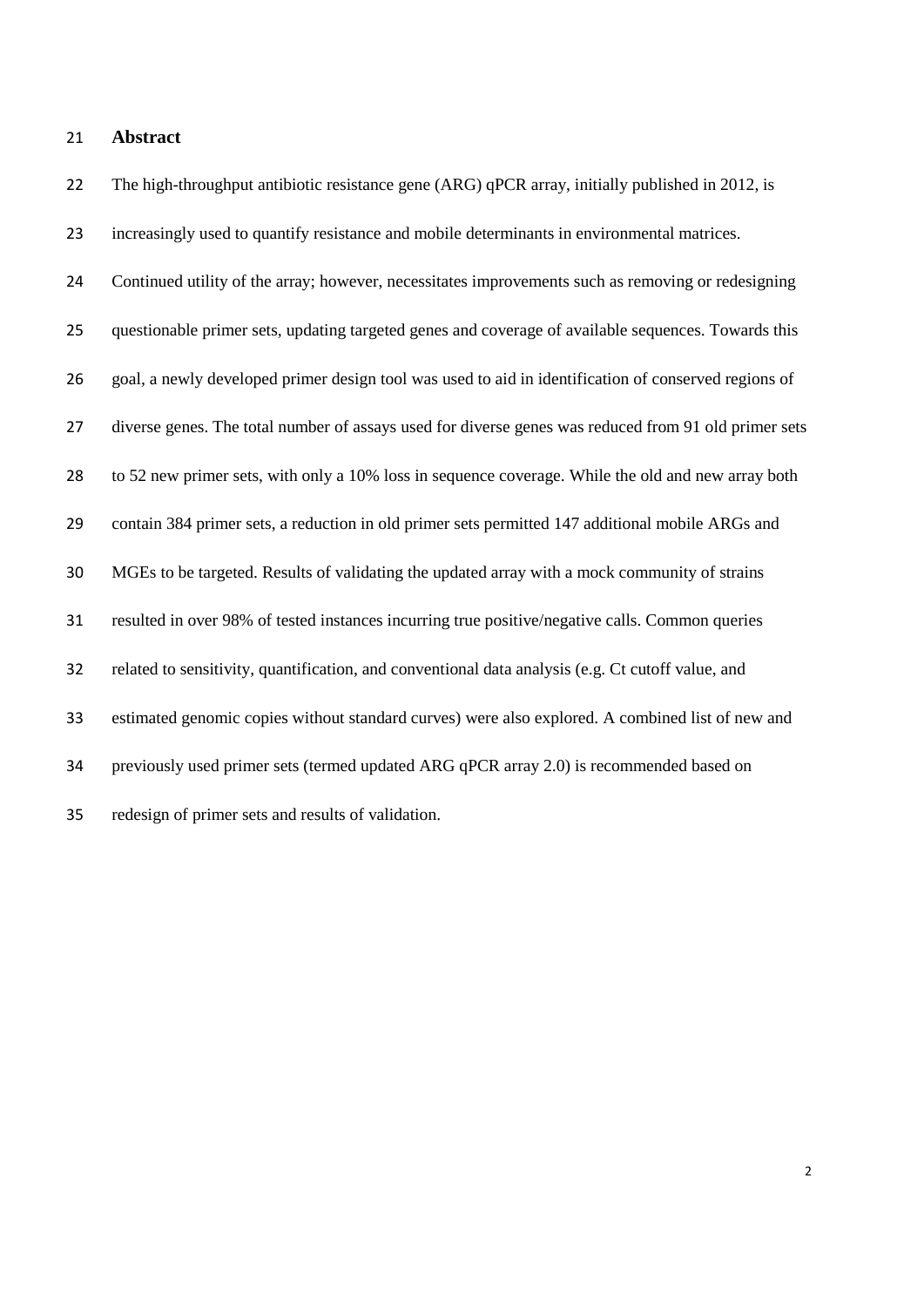# **Introduction**

| 37 | Antibiotic resistance is considered an emerging pollutant due to the threat of acquired resistance     |
|----|--------------------------------------------------------------------------------------------------------|
| 38 | in human and animal pathogens (Alanis 2005). Antibiotic resistance genes (ARGs) have been found        |
| 39 | in numerous environments such as water, soil, manure, and air (Zhang et al. 2009; Hu et al. 2016; Pal  |
| 40 | et al. 2016; Xu et al. 2016), necessitating comprehensive tools that can be used to quantify           |
| 41 | dissemination and provide ecological risk assessment. One increasingly used tool is the high-          |
| 42 | throughput qPCR array, which was originally published over five years ago for simultaneous             |
| 43 | detection of hundreds of mobile genetic elements (MGEs) and ARGs (Looft et al., 2012). Combined        |
| 44 | with commercially available tools such as the Takara (previously Wafergen) SmartChip, which can        |
| 45 | amplify up to 5,184 qPCR assays per chip within 3-4 h, up to 384 primer sets can be analyzed in        |
| 46 | parallel.                                                                                              |
| 47 | Highly parallel qPCR studies targeting ARGs have typically used 296 or 384 primer set formats          |
| 48 | (Zhu et al. 2013; Wang et al. 2014, 2016; Karkman et al. 2016; Muziasari et al. 2016; Muurinen et al.  |
| 49 | 2017; Stedtfeld et al. 2017a, 2017b) with minimal changes to original assays. However, multiple        |
| 50 | ARG types (e.g. NDM, mcr-1 genes) have since been discovered (Kumarasamy, KK Toleman et al.            |
| 51 | 2010; Liu et al. 2016), as have new sequences for previously targeted genes in various environments    |
| 52 | and host-associated conditions (Forsberg et al. 2012; Hu et al. 2013). Information regarding mobile    |
| 53 | potential of ARGs (e.g. horizontal gene transfer) is also increasingly available (Courvalin 2008;      |
| 54 | Martinez, Coque and Baquero 2015; Hu et al. 2016).                                                     |
| 55 | Numerous studies using the ARG qPCR array has also provided insight into questionable primer           |
| 56 | sets in terms of specificity; as hundreds of samples from environmental (Stedtfeld et al. 2016; Zhu et |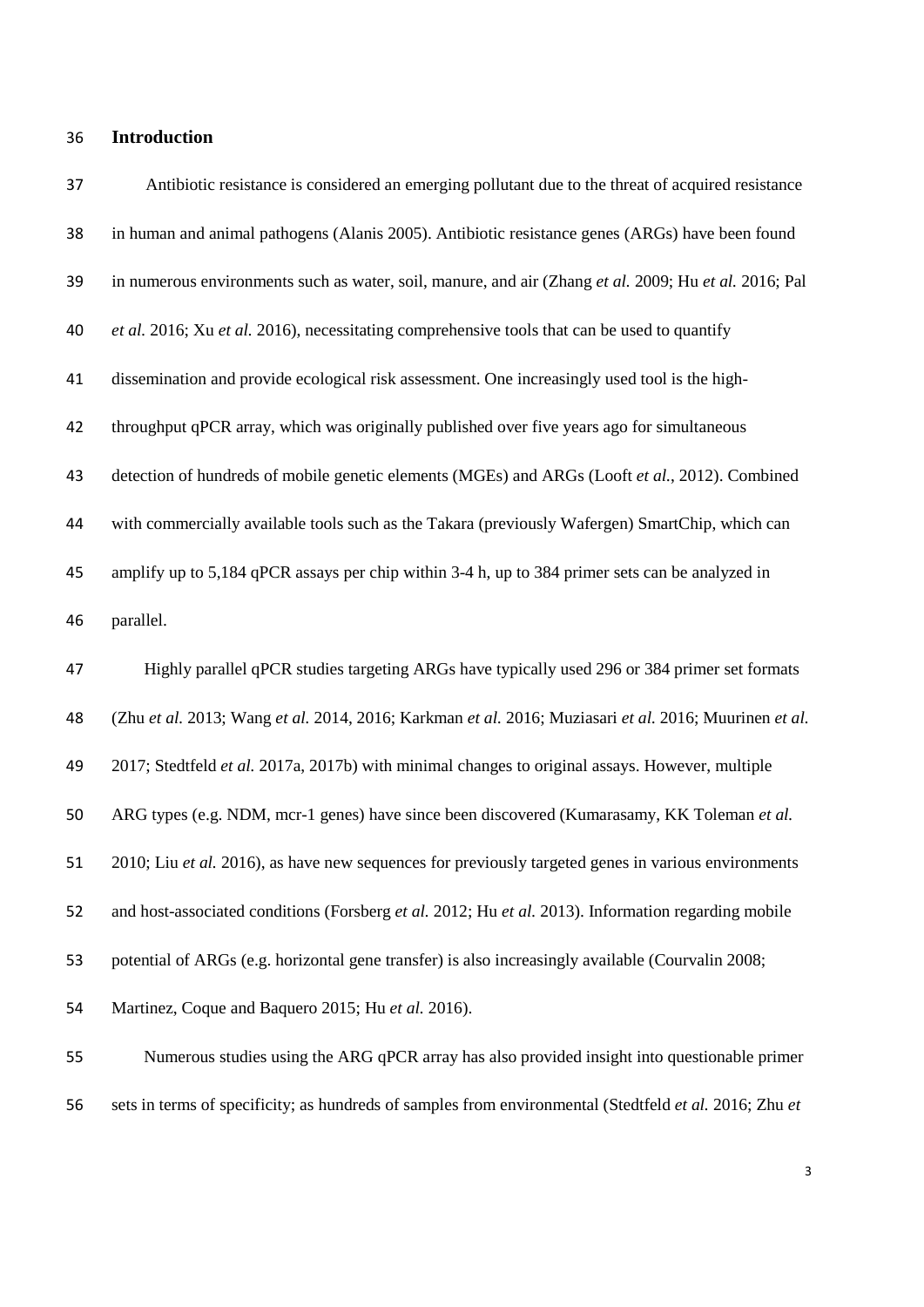| 57 | al. 2017), waste-water (Karkman et al. 2016), and fecal matrices (Qian et al. 2018; Do et al. 2107)    |
|----|--------------------------------------------------------------------------------------------------------|
| 58 | have now been run on the qPCR ARG array. Primers that rarely or often amplify are thought to           |
| 59 | provide limited information in quantifying selective pressure in environmental samples. With           |
| 60 | questionable utility and specificity, primer sets that rarely or often amplify were redesigned or      |
| 61 | removed.                                                                                               |
| 62 | To make additional room for genes that were previously not targeted on the old array, genes            |
| 63 | requiring multiple primer sets for coverage were redesigned using a novel tool developed by the        |
| 64 | Ribosomal Database Project (RDP) at Michigan State University                                          |
| 65 | (https://github.com/rdpstaff/PrimerDesign), which reduces subjective bias of design caused by manual   |
| 66 | searches for conserved regions in diverse genes. In total, advancements of the ARG qPCR array          |
| 67 | included: i) reducing number of primers required for high coverage of divergent genes, ii) redesign or |
| 68 | removal of questionable primer sets, and iii) targeting additional ARGs and MGEs with an emphasis      |
| 69 | on mobility. Results include criteria used to select genes for primer redesign or removal, validation, |
| 70 | and a compressive list of old and new primer sets with recommended assays for the updated ARG          |
| 71 | qPCR array (referred as ARG Array 2.0).                                                                |

## **Materials and methods**

## *Reference sequences collection and primer design*

 Selection of primer sets and gene target that were either redesigned or removed from the array are described in more detail below. Removal of primer sets provided space for primer sets for previously untargeted genes. Selection of previously untargeted genes on the array was based on the analysis of ARGs observed on mobile elements via whole genome analysis of 23,435 bacterial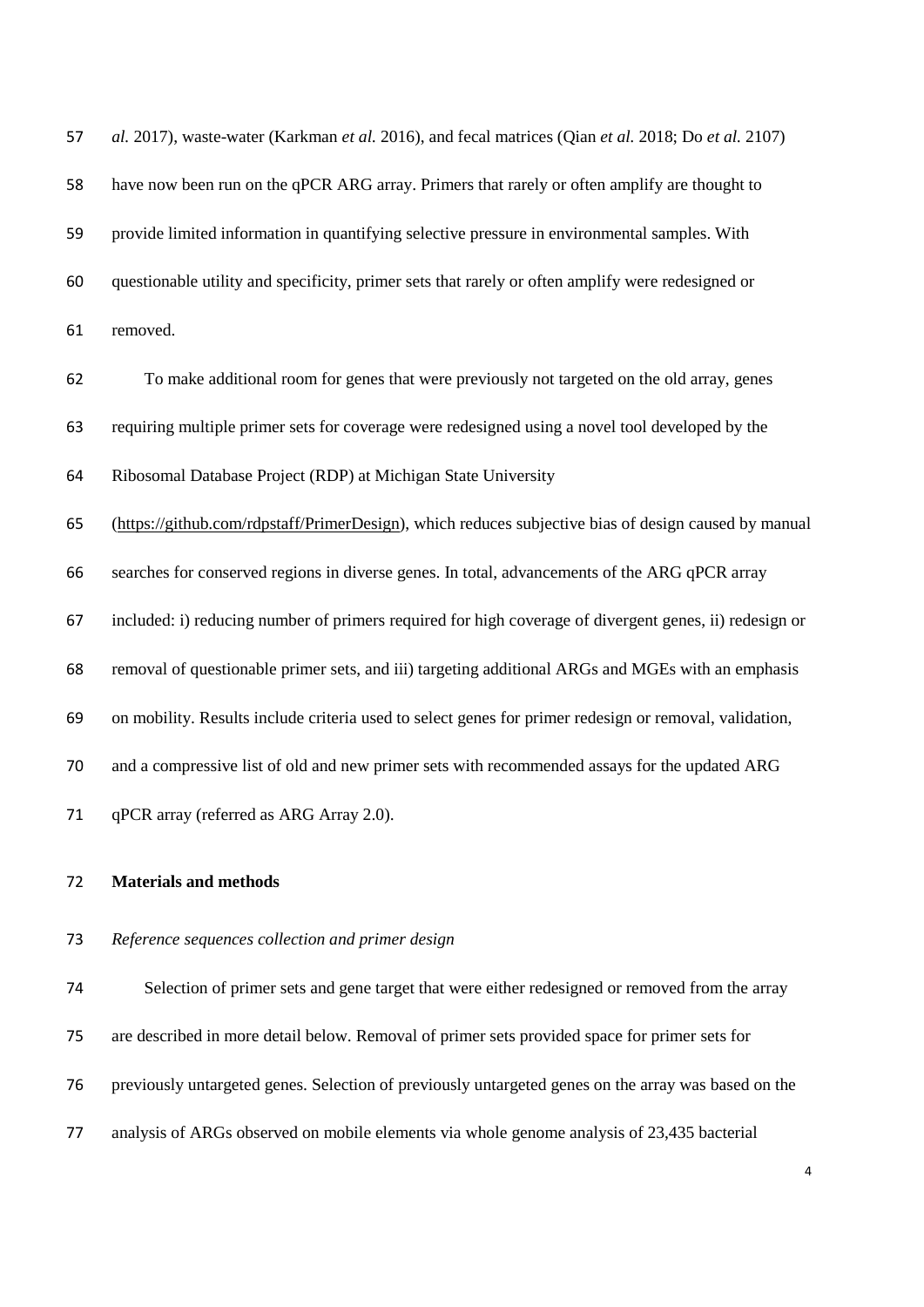| 78 | genomes as described (Hu et al., 2016), or genes listed as experimentally confirmed plasmid borne      |
|----|--------------------------------------------------------------------------------------------------------|
| 79 | genes in the Antibacterial and Biocide and Metal Resistance Genes Database (Pal et al., 2014).         |
| 80 | Reference sequences for selected target genes were assembled using the RDP FunGene Pipeline            |
| 81 | (http://fungene.cme.msu.edu/), which can be used to automatically downloads, aligns, and trims         |
| 82 | sequences for a given gene. For genes not currently listed in Fungene, reference sequences from the    |
| 83 | latest version of ARG-ANNOT AA V3 March 2017 (Antibiotic Resistance Gene-ANNOTation) were              |
| 84 | used to gather additional sequences of high similarity via NCBI.                                       |
| 85 | Following sequence collection, primer sets were designed for these gete targets using the RDP          |
| 86 | PrimerDesign Tool (https://github.com/rdpstaff/PrimerDesign). The tool highlights conserved regions    |
| 87 | of a gene with thermodynamically stable primer pairs for qPCR and automatically suggests primers       |
| 88 | with or without degeneracy as specified by the user. In addition, the tool evaluates conserved genomic |
| 89 | regions, which can be used for manual selection of forward and reverse positions with desired          |
| 90 | amplicon length and coverage. For primers in ARG qPCR array 2.0, the following specificiations         |
| 91 | were used with RDP PrimerDesign: sample select command with sliding scale, a theoretical melting       |
| 92 | temperature of 60 °C, and zero degeneracy. A weighting system was implemented to select primers        |
| 93 | that cover sequences which improve the diversity of target genes. The PrimerDesign tool was run on     |
| 94 | the HPCC (High performance computer center) at Michigan State University.                              |

*Validation of the updated ARG qPCR array*

 Specificity, sensitivity, and amplification efficiency of primer sets were tested using a dilution series of gDNA extracted from multiple organisms (28 strains) obtained from ATCC (Table S1). Two SmartChips validation experiments were run, in that the first chip was validated with a mixture of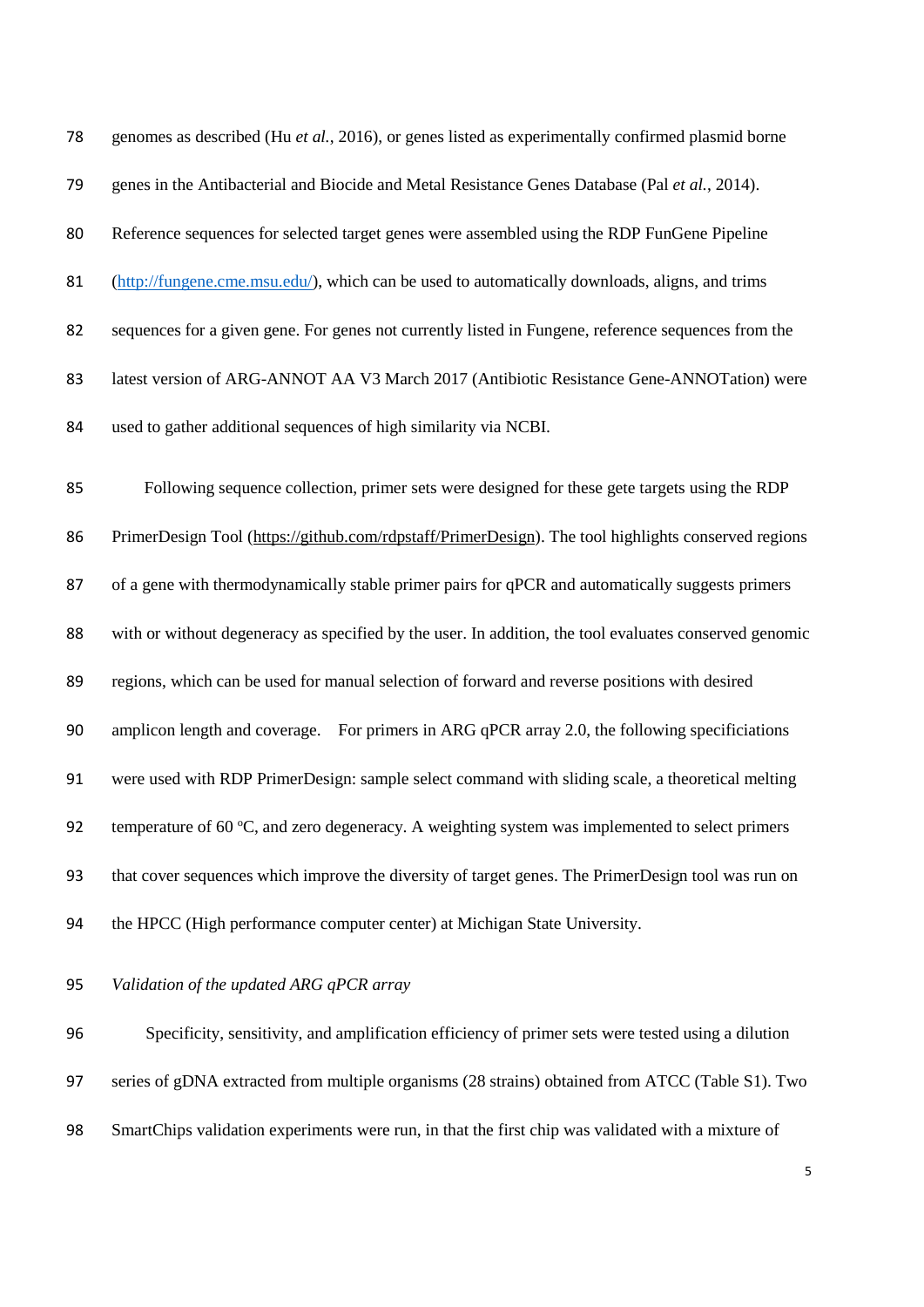type strains that targeted 17 old and 35 new primer sets, and the second plate had a mixture of strains that targeted 55 old and 68 new primer sets. Validation of the first plate was performed as an initial test primer sets generated using the PrimerDesign tool and contained only a subset of new primer sets. The second plate was a more complete update of the ARG qPCR array, which contained a subset of the new primer sets used on the first chip, and multiple old primer sets (retained from the original array). One hundred ng of gDNA from each bacterial strain was mixed for the first validation chip, 105 which provided a total concentration of 16.6 ng per µl to  $1.6x10^{-4}$  ng per µl, corresponding to 0.166 106 ng to  $1.6x10^{-6}$  ng per reaction well on the SmartChip. Several additional strains were included with the second validation mixture, yielding a total of 14.6 ng per  $\mu$ l, which was diluted down to 1.6x10<sup>-4</sup> ng per µl. All analysis regarding sensitivity and quantification described herein was based on results of the second and more complete validation of the updated array, while specificity analysis includes both validations.

 A third validation plate was also performed with 10 environmental samples (Table S2) that had previously been run with the old array. This validation plate was performed to ensure that new primer sets would amplify in environmental samples. This plate was also run to examine rate of amplification of primer sets that were redesigned due to questionable specificity. Genomic DNA was extracted from environmental samples with the PowerSoil® DNA isolation kit (MO BIO, Carsbad, CA, USA), and DNA concentrations were measured using the Qubit Fluorometer (Life Technology, OR, USA).

*Data Analysis*

 To compare coverage of new and replaced assays, an in-silico analysis was performed (Dec 2017), to generate the number of non-redundant targeted sequences for each primer set. Requirements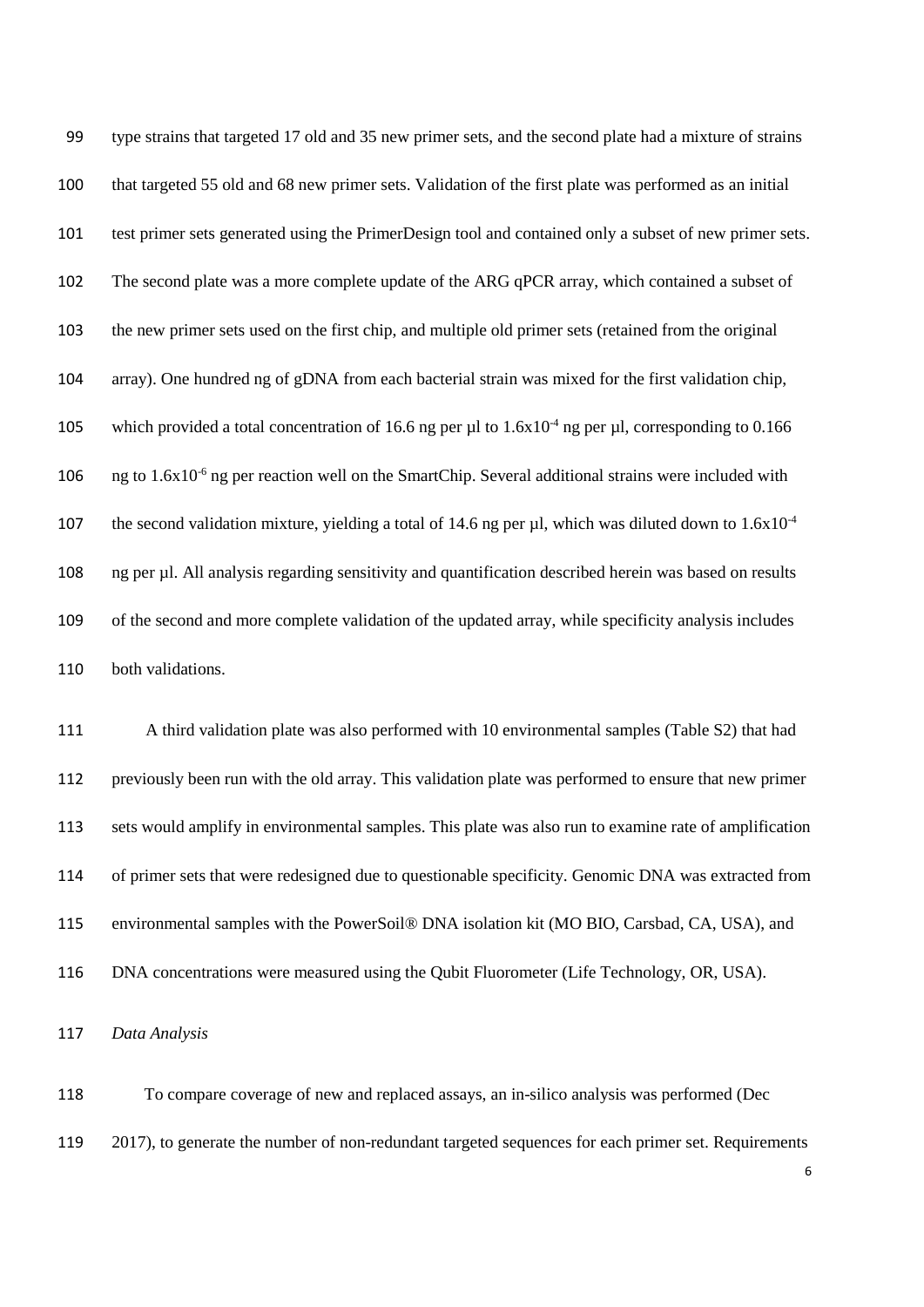for coverage included 100% perfect matches between primer sequences and known sequences in NCBI database and both forward and reverse primers.

 An in-silico analysis of genomes and plasmids from strains included in the mock community validation mixture was used to verify targeted primer sets. To determine sensitivity of targeted assays, the number of genomic copies per reaction was estimated based on results of in-silico analysis (between strains and primer sets), the mass of gDNA per reaction per known strain, and the genome size of each strain. Only amplification events in two or more of three technical replicates were included in the analysis. A threshold cycle cutoff of 28 was used for analysis of targeted genes in environmental samples. For validation of known strain mixtures, a sliding threshold cycle cutoff was used to examine the rate of true/false positive results. A previously described equation (Looft *et al.* 2012) with a Ct cutoff of 28 or 31 was used to estimate genomic copies for comparison with actual genomic copies per reaction.

#### **Results**

### *Summary of updated or removed primer sets*

 To assess questionable primer sets, data was summarized from 580 samples that have been run on the old array, which previously had 384 primer sets targeting 264 unique ARGs and MGEs (Fig S1B). Samples used for this evaluation included wastewater, farm animal manures, soil and surface water in US, Eurozone, China, and Antarctica (Table S3). Assays that rarely amplified or amplified often were categorized as questionable primers sets (Fig 1A). For example, 36 primers sets did not amplify in any of the 580 samples and 41 additional primer sets amplified in less than 1% of samples. Primer sets that rarely amplified (less than five out of 580 samples) were separated into two additional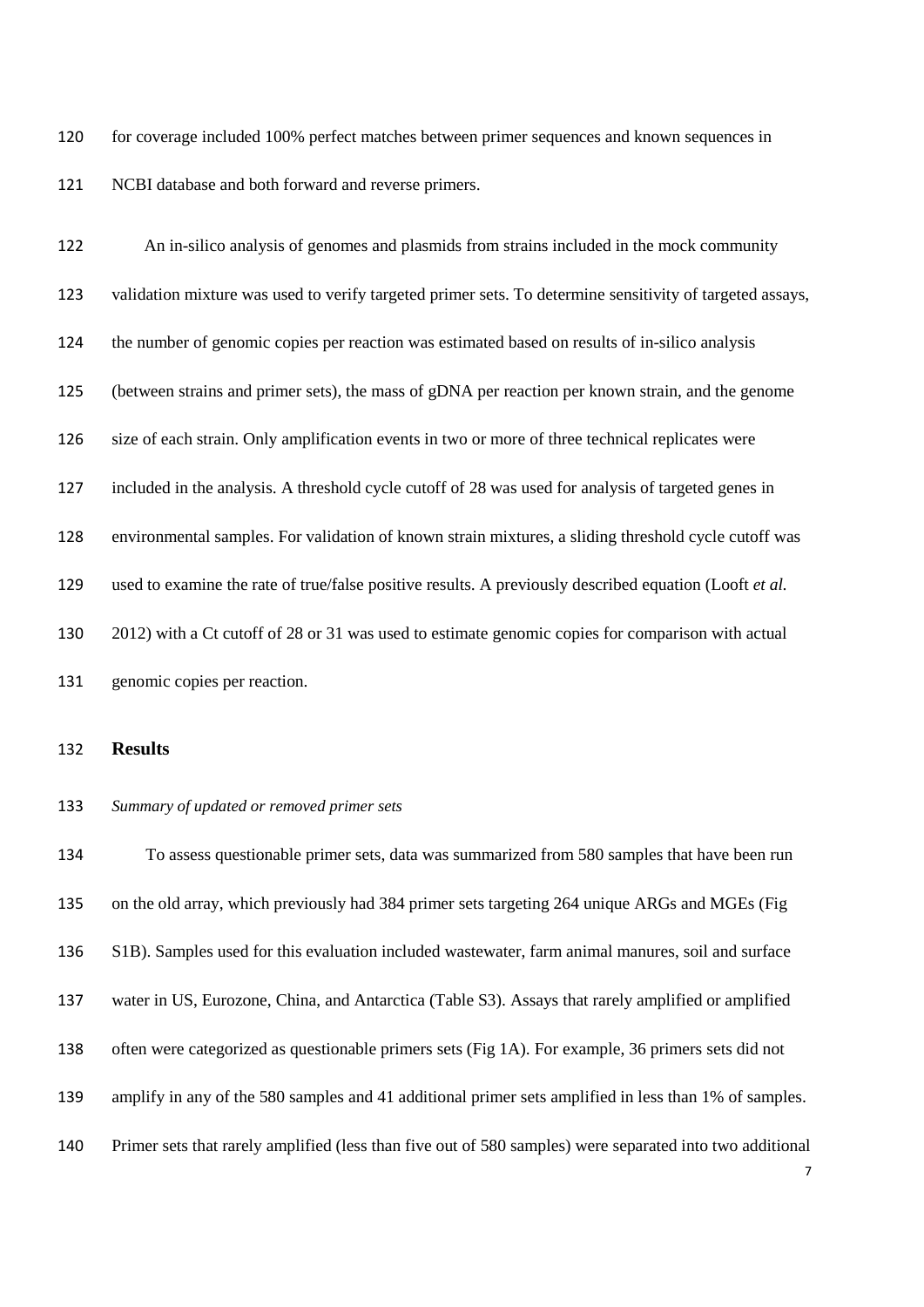categories, those that have less than five target sequences in NCBI and thus may be considered rare, and those that have more than five target sequences and may be false negatives. To help with this differentiation, we also examined the correlation between frequency of amplification and number of targeted sequences available in NCBI (Fig S1A). Primer sets that rarely amplified but had a higher 145 number of target sequences were redesigned (n=19). Primer sets that rarely amplified and had a low 146 number of target sequences were removed (n=14).

 Conversely, primer sets that amplified in a majority of samples were also deemed as questionable 148 akin to false positive and were redesigned (n=22). Genes that required multiple primer sets for high coverage (i.e. divergent ARG sequences found in multiple species) on the old ARG array were also redesigned using the PrimerDesign tool. For instances in which newly designed primer sets did not improve coverage, analysis was performed to differentiate and retain one older primer set for the given gene.

 Following redesign and validation (described below), the updated qPCR ARG array contains 209 new and 175 old primer sets (retained from the old ARG qPCR array). Both arrays had 384 primer sets; however, the updated array targets 372 unique genes including 315 and 57 primer sets targeting ARGs and MGEs, respectively (Table S4, Fig 1B). For genes that were not previously targeted, emphasis was placed on selection of genes that are mobile as previously described (Pal *et al.* 2014; Hu *et al.* 2016). In total, primer sets for 147 previously untargeted genes were added to the updated array. Compared to the old array (Fig S1B), the number of primer sets targeting trimethoprim resistance (n=17 new), fluoroquinolone resistance (n=10 new), aminoglycoside resistance (n=37 new), beta lactamase (n=15 new), and phenicol (n=12 new) increased significantly, among others.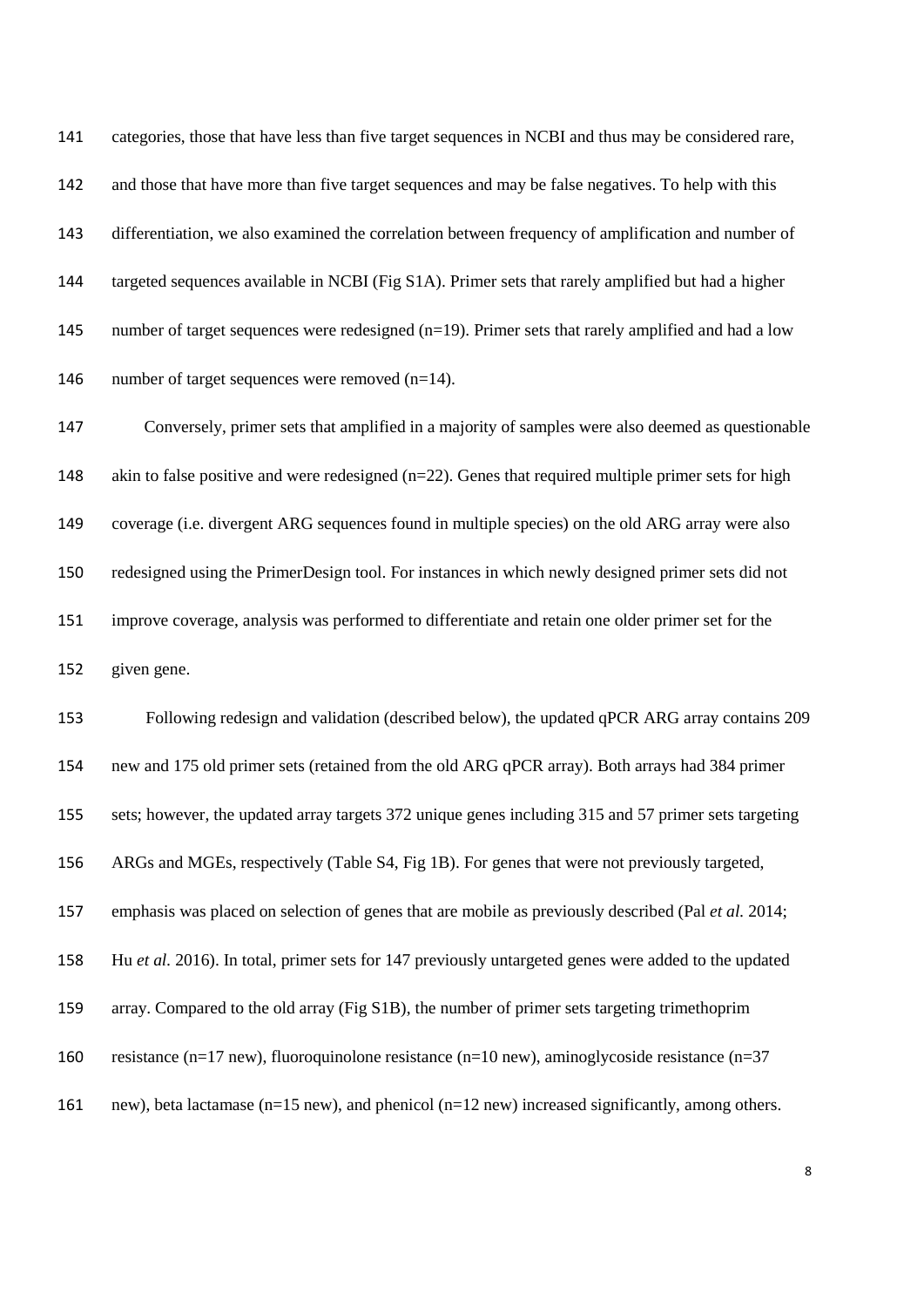While a smaller number of primers were used for some categories of resistance (e.g. beta lactamase, tetracycline), the total number of targeted resistance genes within all categories increased (excluding chromosomal multiple drug resistance genes).

 One goal of updating the qPCR ARG array was to capture diverse genes with the fewest number of primers sets, with the intent of maintaining coverage in terms of number of target sequences for a given gene. Thus, the number of target sequences was compared for all new and replaced primer sets. Results of gene coverage varied with the primer set; however, the total number of primer sets used for diverse genes was reduced from 91 to 52, and only 10% of total coverage (e.g., number of gene targets) was lost. For example, the PrimerDesign tool captured 155 sequences targeting the *tetPB* gene with a single primer set, whereas four primer sets were used on the old array to target 133 sequences. For 10 genes, the PrimerDesign tool was only able to capture the same level of coverage as previously designed primer sets. In these instances, the older primer set with the highest level of coverage for a particular gene was retained and all additional primer sets for a given gene were removed. For this occurrence, the number of assays was reduced from 21 to 10 primer sets, with only 17% loss of coverage. Additional primers sets targeting housekeeping genes and chromosomal multiple drug resistance genes (MDR) that experimentally correspond with other MDR were also removed.

## *Experimental validation of primer sets with mock communities*

 The specificity, sensitivity, and quantitative capacity of the updated ARG qPCR array was experimentally validated with two separate mock communities containing mixtures of gDNA from sequenced bacterial strains (Table S1) and 10 environmental samples (Table S2). Validation of new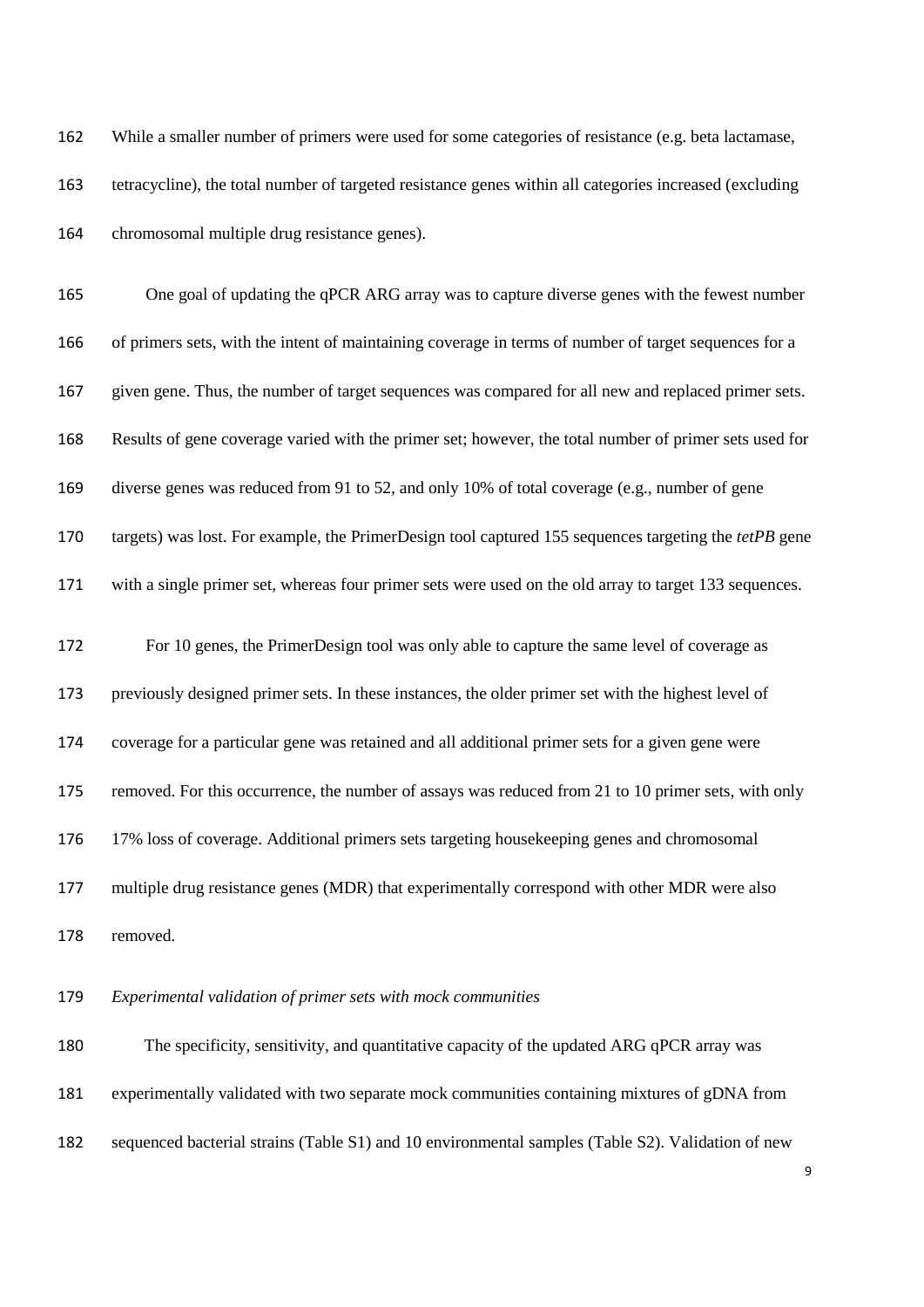primer sets using the first mock community resulted in 35 true positives, 140 true negatives, one false negative, and one false positive. The second mock community (targeting 123 primer sets) resulted in 121 true positive, five false positives, two false negative, and 255 true negative events. Assays that did not behave as expected were flagged and are not suggested for further use on the updated ARG array (Table S4). The high rate of specificity observed with mock community mixtures further demonstrate utility of the new primer sets and the PrimerDesign tool.

 Sensitivity of both new and old primer sets selected for the updated ARG array were also examined (Fig 2A) and compared with varying threshold cycle (Ct) cutoff values **(**Fig 2B). In detail, 76% of retained primer sets and 71% of new primer sets targeted by the mock community mixture amplified with 1 to 10 copies per reaction. With 10 to 100 copies per reaction, the percent of targeted primer sets that amplified increased to 93% of old and 91% of new primer sets. These numbers are based on a Ct cutoff of 28. Using a higher Ct cutoff of 31, which has also been described (Wang *et al.* 2014, 2016), 86% of targeted primer sets amplified with 1 to 10 copies per reaction. In opposition, a higher Ct cutoff also influenced false positive calls (Fig 2B). 197 The estimated number of copies was also influenced by the selected Ct cutoff value (Fig S2A). A linear best-fit line based on estimated (with Ct cutoff of 28) vs actual copies follows a 1:1 trend;

however, estimated copies (with Ct cutoff of 31) overestimates the average amount of genes 10 fold.

Considering all true positive instances for the tested dilutions and targeted primer sets, true positive

201 amplification with Ct above 28 only occurred 11% of the time. Thus, a Ct cutoff of 28 should be

routinely adopted for analysis of the ARG array.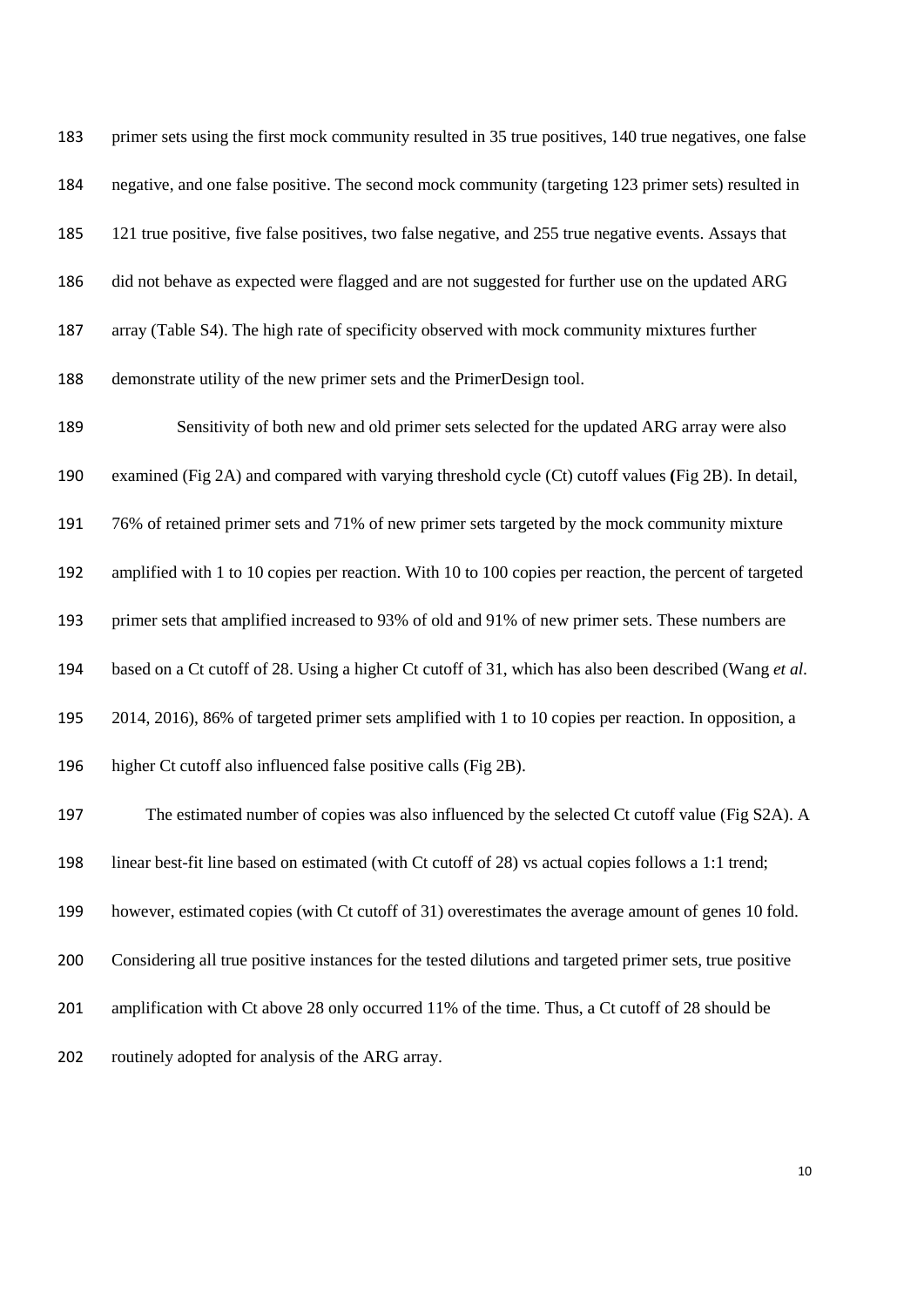| 203 | The influence of amplicon length on linearity of standard curves, amplification efficiency, and                 |
|-----|-----------------------------------------------------------------------------------------------------------------|
| 204 | sensitivity was also examined (Fig 3). Primer sets that generated amplicons greater than 150 bp were            |
| 205 | prone to lower amplification efficiencies (Fig 3B) and sensitivity (Fig 3C) as previously described             |
| 206 | (Martin et al. 2013; Debode et al. 2017). For example, 76% of targeted primers sets generating                  |
| 207 | amplicons less than 100 bp amplified with 1 to 10 copies per reaction, while 65% of targeted primers            |
| 208 | sets generating amplicons greater than 200 bp amplified with 1 to 10 copies per reaction. Certainly,            |
| 209 | other parameters may also influence amplification efficiency and sensitivity such as GC content of              |
| 210 | primer and target as previously described (Stedtfeld et al. 2008; Bustin and Huggett 2017).                     |
| 211 | Experimental validation of primer sets with environmental samples                                               |
| 212 | Ten environmental samples (Table S2) were also run on a subset of the updated array including                   |
| 213 | clinical isolates, one dairy cow manure sample, two pig manure, two soil samples and two zoo animal             |
| 214 | fecal samples (bongo and tree shrew). These samples were also run on the old 384 primer set ARG                 |
| 215 | array, in which the same DNA concentrations was used for comparison. Between zero and 42 genes                  |
| 216 | that were not previously targeted were detected using the updated array with the environmental                  |
| 217 | samples; representing a 0 to 26% increase in detected genes (Fig 4A).                                           |
| 218 | A high Pearson correlation ( $R^2$ =0.62) of estimated copies between old and replaced primers sets             |
| 219 | was also observed (Fig 4B). This correlation was skewed by lower abundance targets that amplified in            |
| 220 | one primer set and not the other. Discrepancies between old and new primers are also expected for old           |
| 221 | primer sets (that were replaced) due to questionable specificity. For example, the old $f \circ x5$ gene primer |
| 222 | set, which had been observed in 292 of 580 samples, including all Antarctic soil samples (Wang et al.           |
| 223 | 2016); amplified in six of the 10 environmental samples. However, no amplification was observed in              |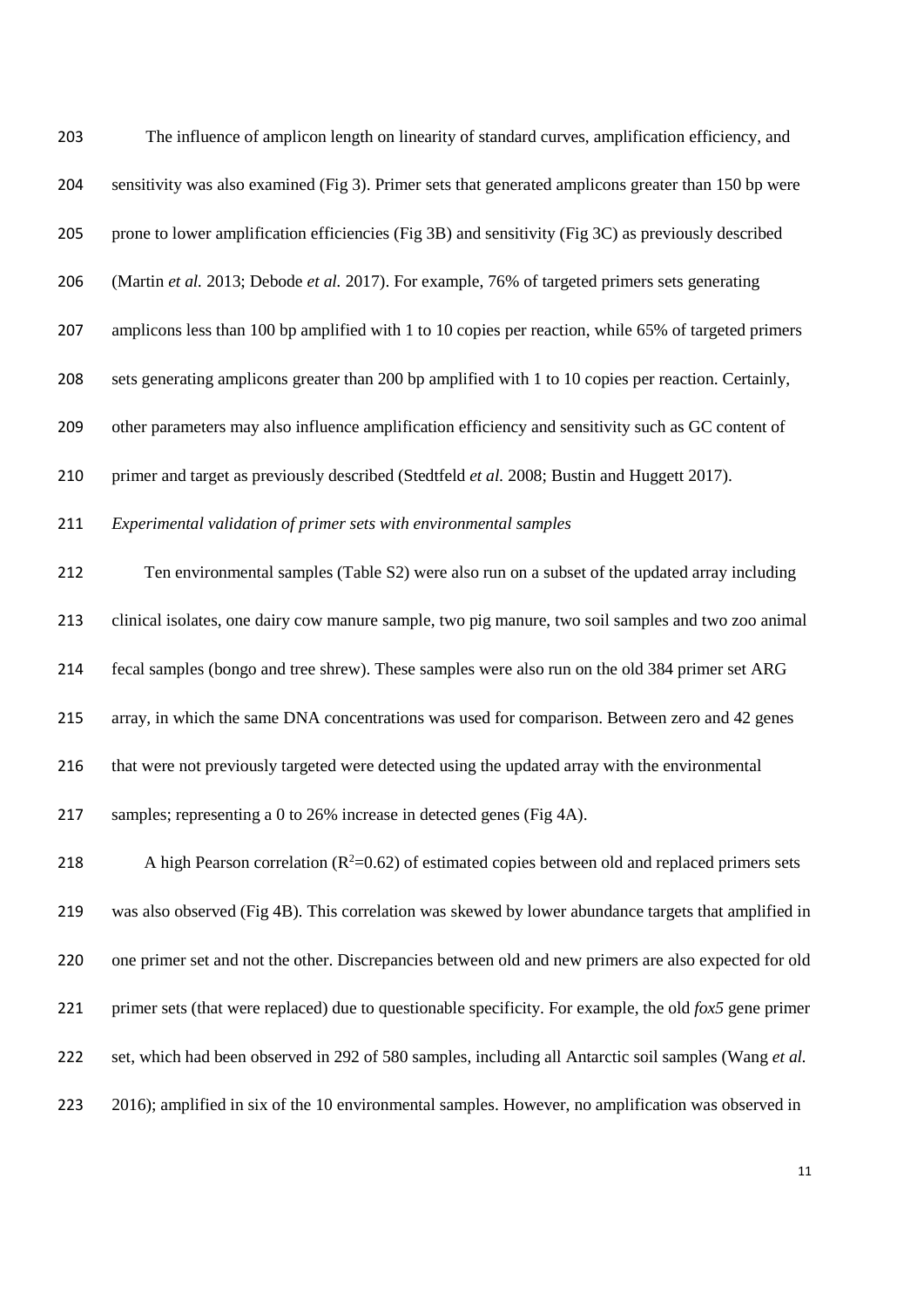the same 10 environmental samples using a newly designed *fox5* gene primer set. Conversely, genes

that had never amplified in 580 samples such as the *spcN* gene, which confers resistance to

aminoglycosides, amplified with a new primer set in one of the pig manure samples.

**Discussion**

 A list of old and new assays with suggested primer sets based on validation, and results of experiments with mock communities is provided (Table S4). Primer sets listed as "old retained," "new target," and "new primer replace old primer" are suggested for prospective analysis. The updated ARG qPCR array is merely a suggestion of primer sets for future studies, which is expected to yield 232 greater comparative analysis due to the elimination of primer sets that rarely or often amplify. Thus, comparison with previously tested samples may warrant use of the old array. Notably, the described number of 372 and 265 uniquely targeted genes on the updated and old array does not fully include the total number of targeted genes. For example, 21 fluoroquinolone resistance genes are targeted with nine primer sets, which is reported as nine unique genes. Thus, the total number of uniquely targeted genes in underestimated. Similar instances are also expected with beta lactamase genes (e.g. *blaOXA, blaCMY*)

*Reducing number of primers required for diverse genes* 

 While multiple primer design tools have been described and reviewed (Thornton and Basu 2015; Kim *et al.* 2016), the RDP PrimerDesign Tool provided a more automated mechanism for capturing the highest possible level of diversity for target genes of interest. In this study, the notebook was used to reduce the number of primers required for high coverage of a divergent gene, providing additional space on the array.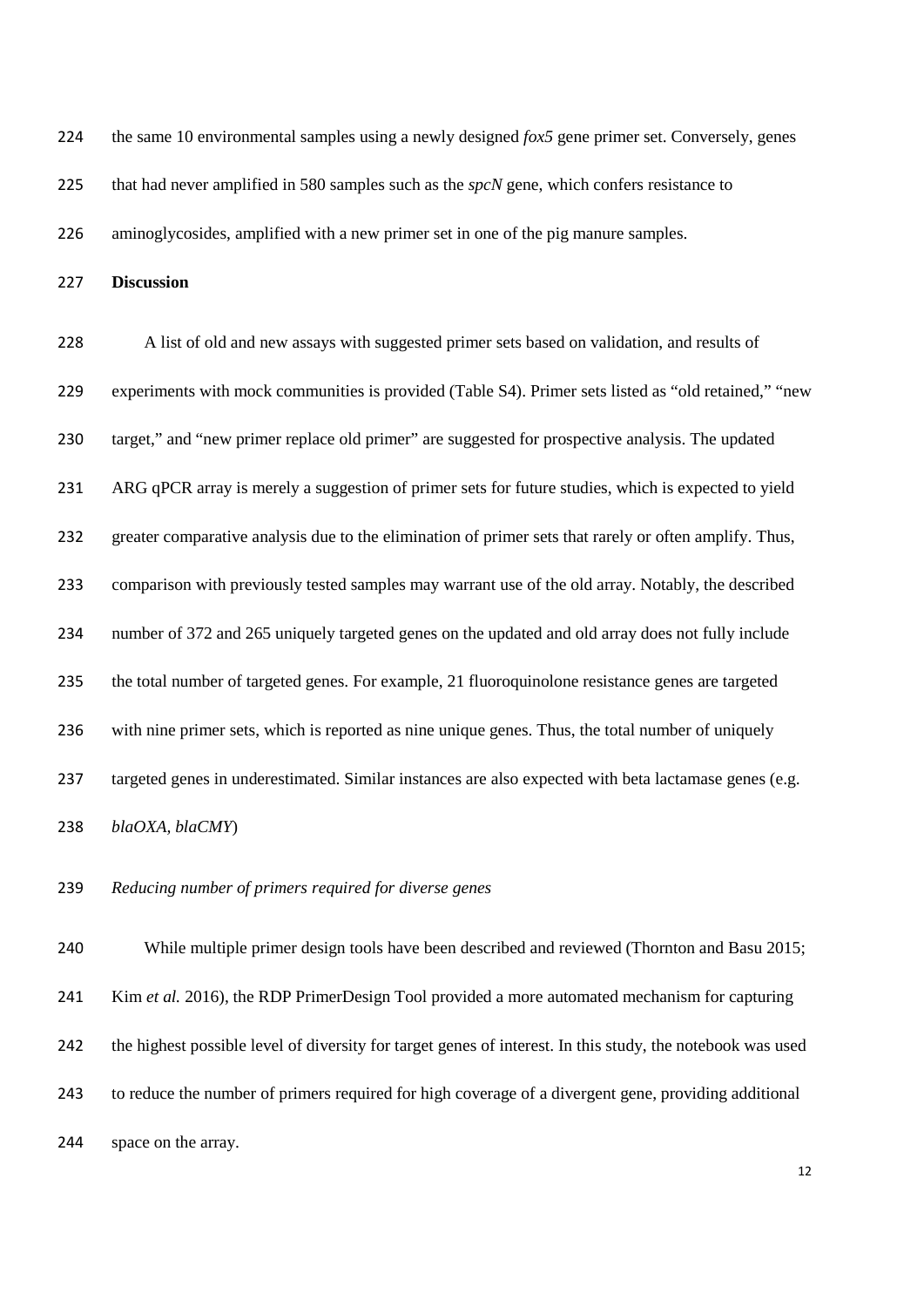A common inquiry with the old ARG qPCR array involves analysis of assays in which multiple primer sets are used to target the same gene (e.g. nine primer sets targeting the *ampC* gene). While these primer sets were initially designed to target different sub-groups of the same gene, manual design of primer sets incurred some overlap, questioning the ability to simply sum results or treat each primer set as an individual group. For example, the nine primers used to target 808 non-redundant *ampC* gene sequences contained 30% overlap between primer sets, thus the summed abundance is not an accurate means of quantification. Redesign of a single primer set targeting the *ampC* gene, only provided 57% coverage obtained with the previously used nine primers, but removes issues related to quantitative analysis of multiple primer sets for the same gene. Thus, the ARG qPCR array was updated to removed occurrence of multiple primer sets for the same gene.

## *QPCR on various high-throughput platforms*

 While a majority of studies using the ARG qPCR array have been performed on the Takara SmartChip (previously Wafergen) platform, primer sets are expected to behave similarly with different platforms. It should be noted; however, that the old ARG qPCR assays have been tested on three separate systems (Fluidigm, OpenArray, SmartChip). All three systems are comparable in terms of throughput; however, the SmartChip platform provided greater sensitivity (100 nL reaction well), and flexibility in terms of different assay/sample formats. Amplicons can also be harvested from both the SmartChip and Fluidigm platforms (Johnson *et al.* 2016); however, smaller reaction volume on the Fluidigm system requires pre-amplification, reducing accuracy and sensitivity. The TaqMan OpenArray platform also suffers in terms of flexibility, consumable chip costs, and reduced coverage inherent to use of TaqMan probes instead of SYBR based assays.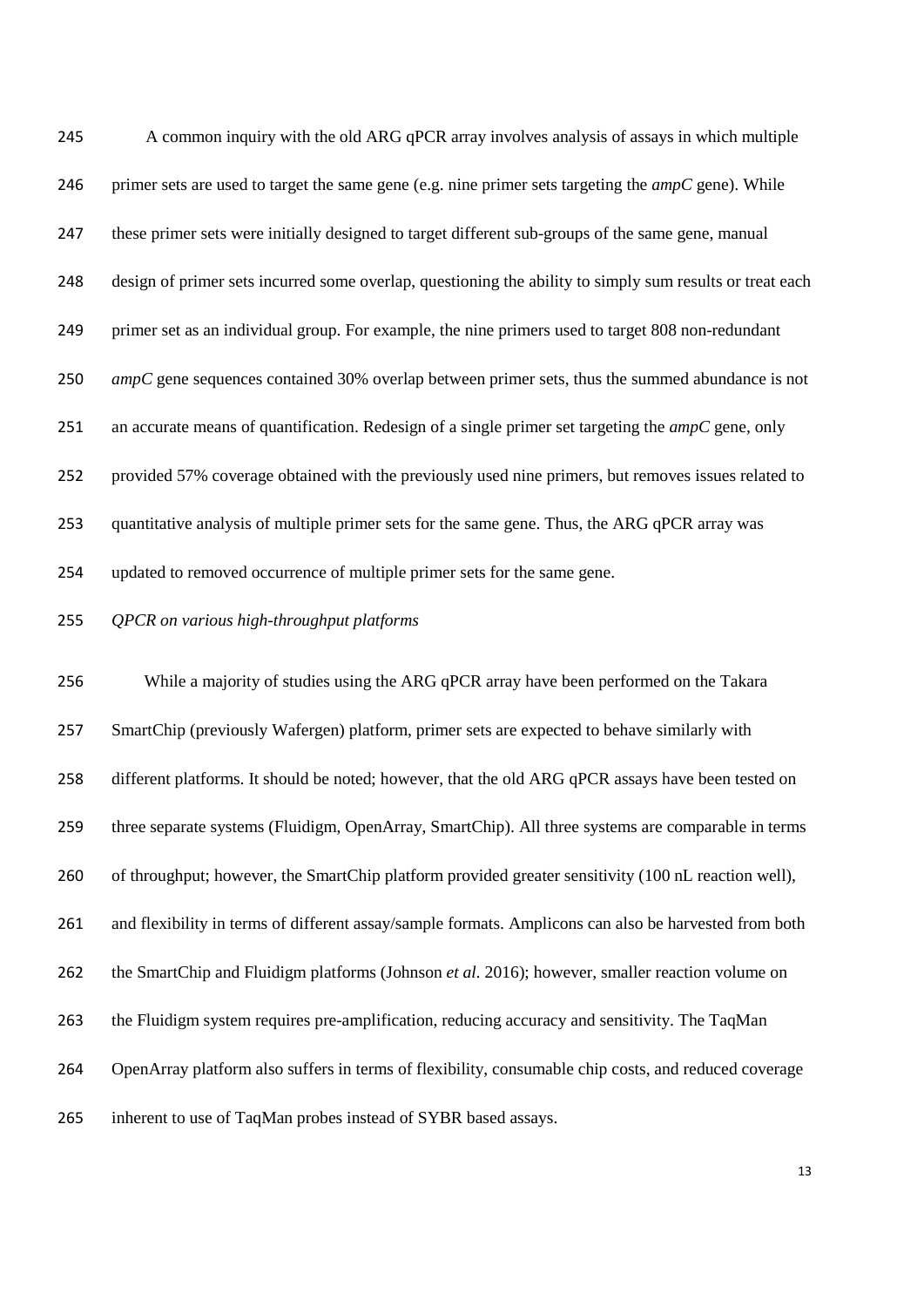#### *High-throughput ARG qPCR array and shotgun metagenomics*

 While shotgun metagenomics has been widely adopted to profile known functional and taxonomic genes in a given sample (Yergeau *et al.* 2010; Myrold, Zeglin and Jansson 2014), the qPCR array may potentially be better suited for hypothesis driven studies of targeted genes with benefits of cost, sensitivity, and quantification. Unlike qPCR, shotgun metagenomics will also provide unlimited coverage of known genes, with exploration of novel genes dependent on means of analysis. QPCR primer sets designed from conserved regions of known genes may also allow for detection of unknown sequences. For instance, an in silico analysis of primer sets for all sequences available in public databases in 2015 and 2017 reveals coverage of multiple sequences that were previously uncharacterized (Fig S2B).

*Further considerations*

 The updated array is expected to be provide greater utility and specificity, with over 98% of validated instances incurring true positive/negative calls. Notably, not all primer sets were validated and absolute quantification is limited without standard curves. Targets from different genera may also influence specificity and sensitivity, limiting utility of standard curves. Thus, sample sets that include 281 controls are recommended, allowing for quantitative comparison of genes via 2<sup>-∆∆Ct</sup> method (Livak and Schmittgen 2001; Zhu *et al.* 2013).

 Some primers may also target genes that are not easily distinguished from common class relatives present in most organisms, such as the *vanR* and *vanS* gene, a phosphorylase and two component regulator, and *bacA* gene (Wright 2017). The previous *bacA* and *vanSB* gene primer sets (primer numbers 310 and 158 respectively) amplified in 36 and 57% of the 580 previously tested samples,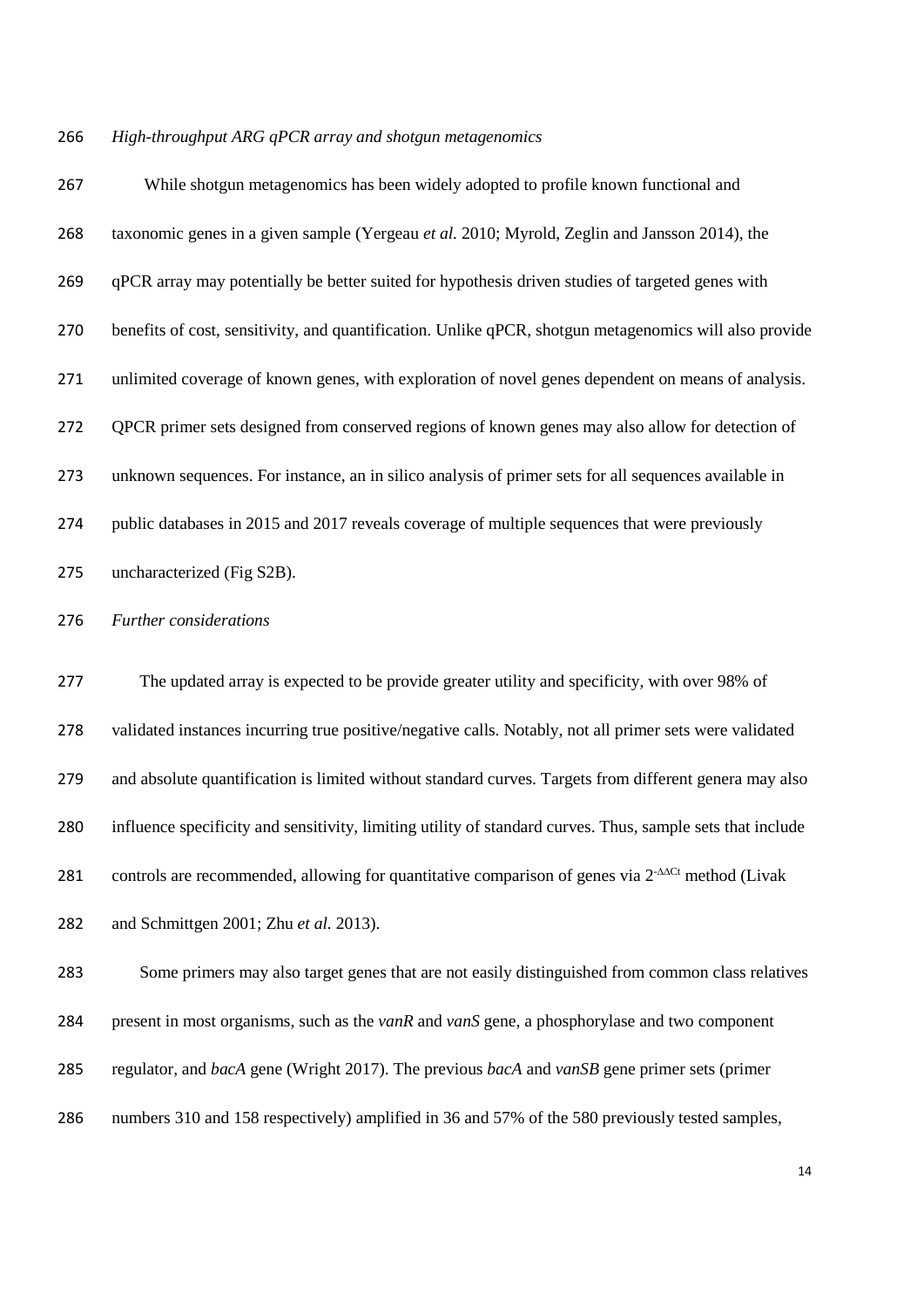| 287 | indicating that they may target functions unrelated to antibiotic resistance. Again, control samples |
|-----|------------------------------------------------------------------------------------------------------|
| 288 | should aid in differentiation of anthropogenic selective pressures for these genes.                  |
| 289 | <b>Acknowledgments</b>                                                                               |
| 290 | Many thanks to Kornelia Smalla, Windi Muziasari, and Ed Topp for reviewing and suggesting            |
| 291 | new genes that are now targeted on the updated ARG qPCR array. This research was supported in part   |
| 292 | by a grant from the MSU Center for Health Impacts of Agriculture (CHIA), and a China Scholarship     |
| 293 | Council (CSC) fellowship to Xueping Guo.                                                             |
| 294 | <b>References</b>                                                                                    |
| 295 | Alanis A. Resistance to antibiotics: Are we in the post-antibiotic era? Arch Med Res                 |
| 296 | 2005;36:697-705.                                                                                     |
| 297 | Bustin S, Huggett J. qPCR primer design revisited. Biomol Detect Quantif 2017;14:19-28.              |
| 298 | Courvalin P. Predictable and unpredictable evolution of antibiotic resistance. J Intern Med          |
| 299 | 2008;264:4-16.                                                                                       |
| 300 | Debode F, Marien A, Janssen E et al. The influence of amplicon length on real-time PCR               |
| 301 | results. Biotechnol Agron Soc Env 2017;21:3-11.                                                      |
| 302 | Do T, Tamames J, Stedtfeld R et al. Antibiotic resistance gene detection in the microbiome           |
| 303 | context. Microb Drug Resist 2107.                                                                    |
| 304 | Forsberg K, Reyes A, Bin W et al. The shared antibiotic resistome of soil bacteria and               |
| 305 | human pathogens. Science (80- ) 2012;337:1107-11.                                                    |
| 306 | Hu Y, Yang X, Li J et al. The bacterial mobile resistome transfer network connecting the             |
| 307 | animal and human microbiomes. Appl Env Microb 2016;82:6672-81.                                       |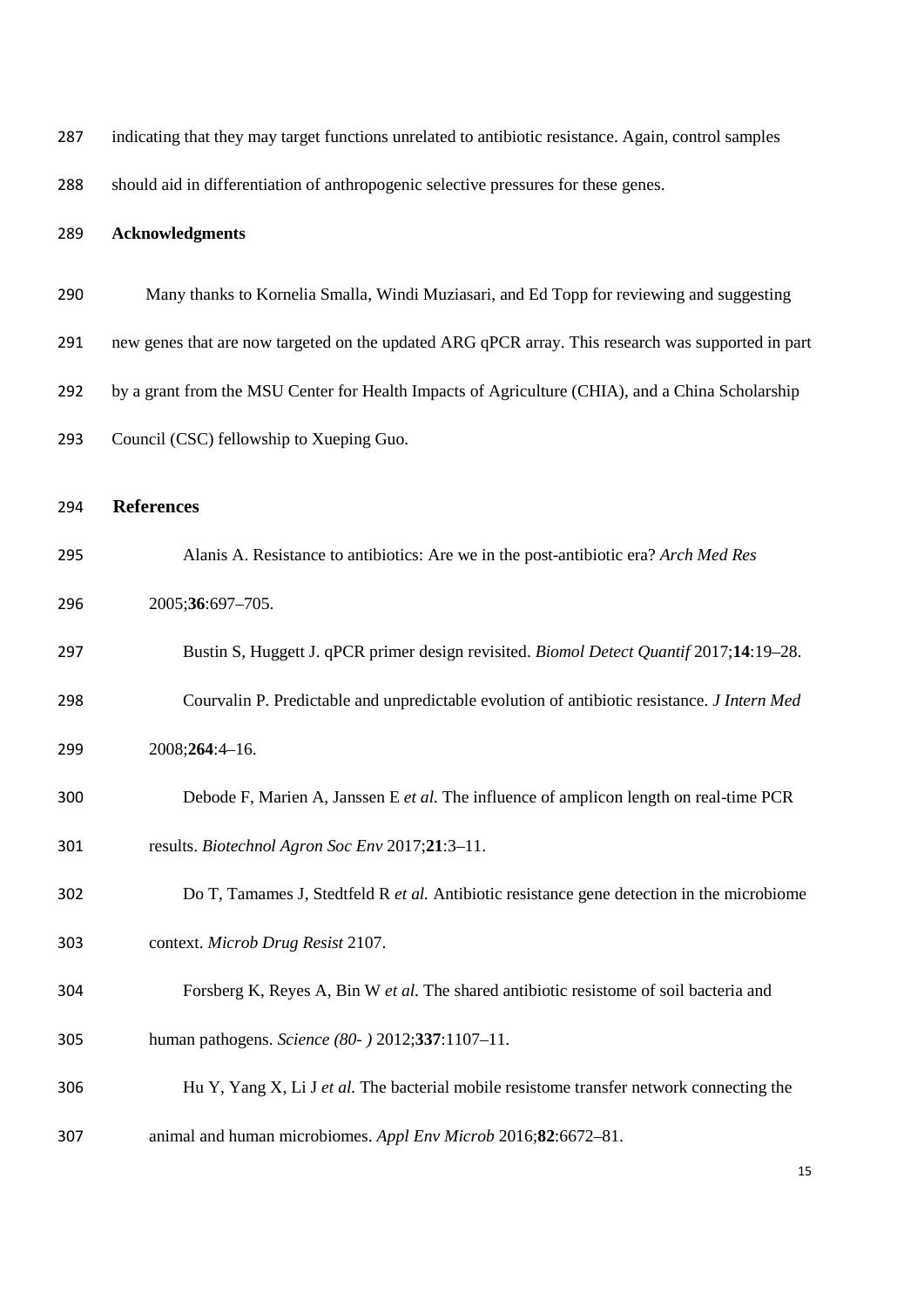| 308 | Hu Y, Yang X, Qin J et al. Metagenome-wide analysis of antibiotic resistance genes in a     |
|-----|---------------------------------------------------------------------------------------------|
| 309 | large cohort of human gut microbiota. Nat Commun 2013;4:2151.                               |
| 310 | Johnson TA, Stedtfeld RD, Wang Q et al. Clusters of antibiotic resistance genes enriched    |
| 311 | together stay together in swine agriculture. MBio 2016;7:2214-5.                            |
| 312 | Karkman A, Johnson TA, Lyra C et al. High-throughput quantification of antibiotic           |
| 313 | resistance genes from an urban wastewater treatment plant. FEMS Microbiol Ecol 2016;92:1-7. |
| 314 | Kim H, Kang N, An K et al. MRPrimerW: a tool for rapid design of valid high-quality         |
| 315 | primers for multiple target qPCR experiments. Nucleic Acids Res 2016;44:W259-66.            |
| 316 | Kumarasamy, KK Toleman M, Walsh T, Bagaria J et al. Emergence of a new antibiotic           |
| 317 | resistance mechanism in India, Pakistan, and the UK: a molecular, biological, and           |
| 318 | epidemiological study. Lancet Infect Dis 2010;10:597-602.                                   |
| 319 | Liu Y, Wang Y, Walsh T et al. Emergence of plasmid-mediated colistin resistance             |
| 320 | mechanism MCR-1 in animals and human beings in China: a microbiological and molecular       |
| 321 | biological study. Lancet Infect Dis 2016;16:161-8.                                          |
| 322 | Livak K, Schmittgen T. Analysis of relative gene expression data using realtime             |
| 323 | quantitative PCR and the 2(-Delta Delta C(T)) Method. Methods 2001;25:402-8.                |
| 324 | Looft T, Johnson TA, Allen HK et al. In-feed antibiotic effects on the swine intestinal     |
| 325 | microbiome. Proc Natl Acad Sci USA 2012;109:1691-6.                                         |
| 326 | Martin B, Raurich S, Garriga M et al. Effect of amplicon length in propidium monoazide      |
| 327 | quantitative PCR for the enumeration of viable cells of salmonella in cooked ham. Food Anal |
| 328 | Methods 2013;6:683-690.                                                                     |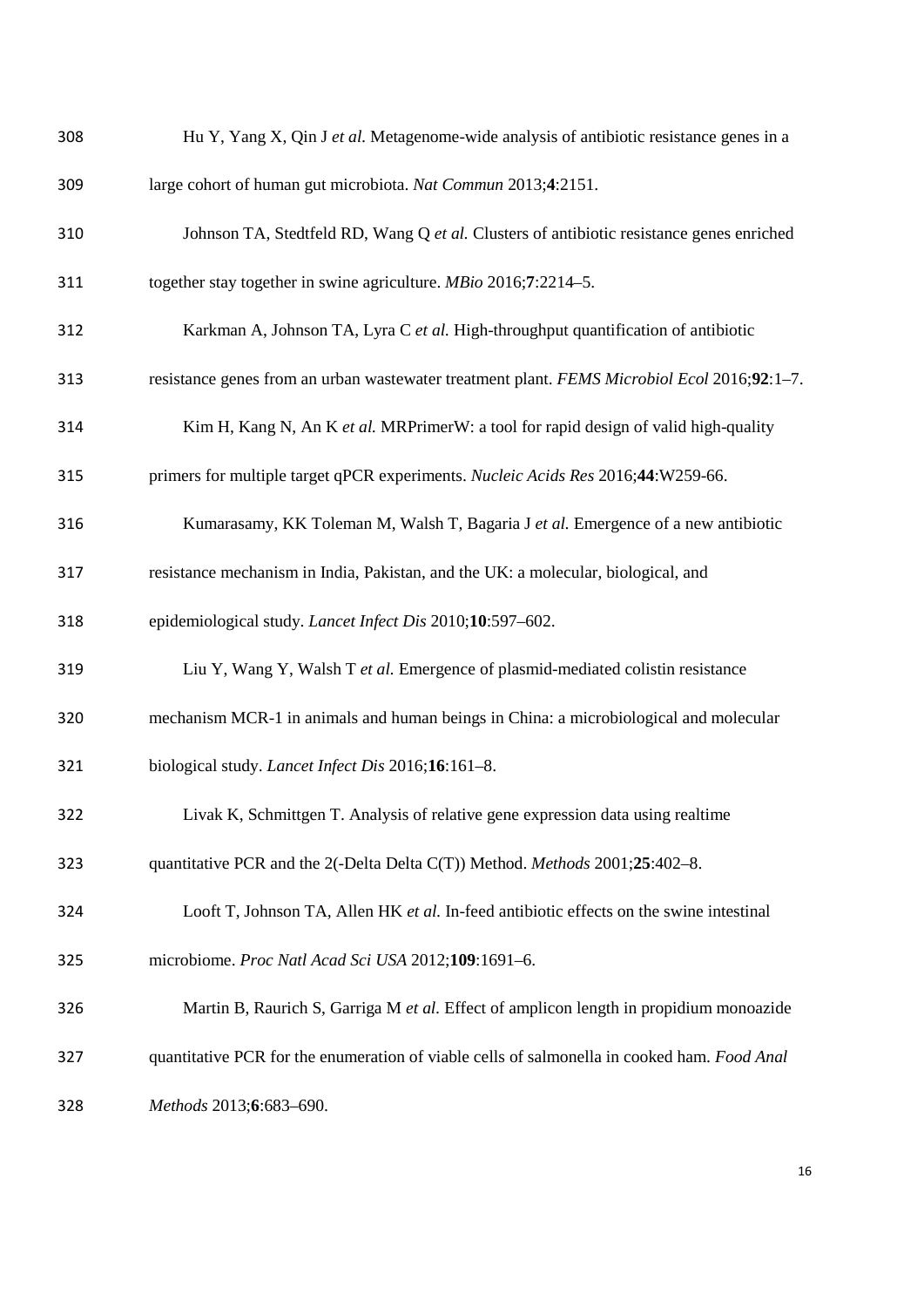| 329 | Martinez J, Coque T, Baquero F. What is a resistance gene? Ranking risk in resistomes. Nat      |
|-----|-------------------------------------------------------------------------------------------------|
| 330 | Rev Microbiol 2015;13:116-23.                                                                   |
| 331 | Muurinen J, Stedtfeld R, Karkman A et al. Influence of manure application on the                |
| 332 | environmental resistome under Finnish agricultural practice with restricted antibiotic use. Env |
| 333 | Sci Technol 2017;51:5989-99.                                                                    |
| 334 | Muziasari WI, Pärnänen K, Johnson TA et al. Aquaculture changes the profile of antibiotic       |
| 335 | resistance and mobile genetic element associated genes in Baltic Sea sediments. FEMS            |
| 336 | Microbiol Ecol 2016;92:fiw052.                                                                  |
| 337 | Myrold D, Zeglin L, Jansson J. The potential of metagenomic approaches for understanding        |
| 338 | soil microbial processes. Soil Sci Soc Am J 2014;78:3-10.                                       |
| 339 | Pal C, Bengtsson-Palme J, Kristiansson E et al. The structure and diversity of human,           |
| 340 | animal and environmental resistomes. Microbiome 2016;4:54.                                      |
| 341 | Pal C, Bengtsson-Palme J, Rensing C et al. BacMet: antibacterial biocide and metal              |
| 342 | resistance genes database. Nucleic Acids Res 2014;42:D737-43.                                   |
| 343 | Qian X, Gu J, Sun W et al. Diversity, abundance, and persistence of antibiotic resistance       |
| 344 | genes in various types of animal manure following industrial composting. J Hazard Mat           |
| 345 | 2018;344:716-22.                                                                                |
| 346 | Stedtfeld R, Stedtfeld T, Fader K et al. TCDD influences reservoir of antibiotic resistance     |
| 347 | genes in murine gut microbiome. FEMS Microbiol Ecol 2017a;93:fix058.                            |
| 348 | Stedtfeld R, Stedtfeld T, Waseem H et al. Isothermal assay targeting class 1 integrase gene     |
| 349 | for environmental surveillance of antibiotic resistance markers. J Env Manag 2017b;198:213-     |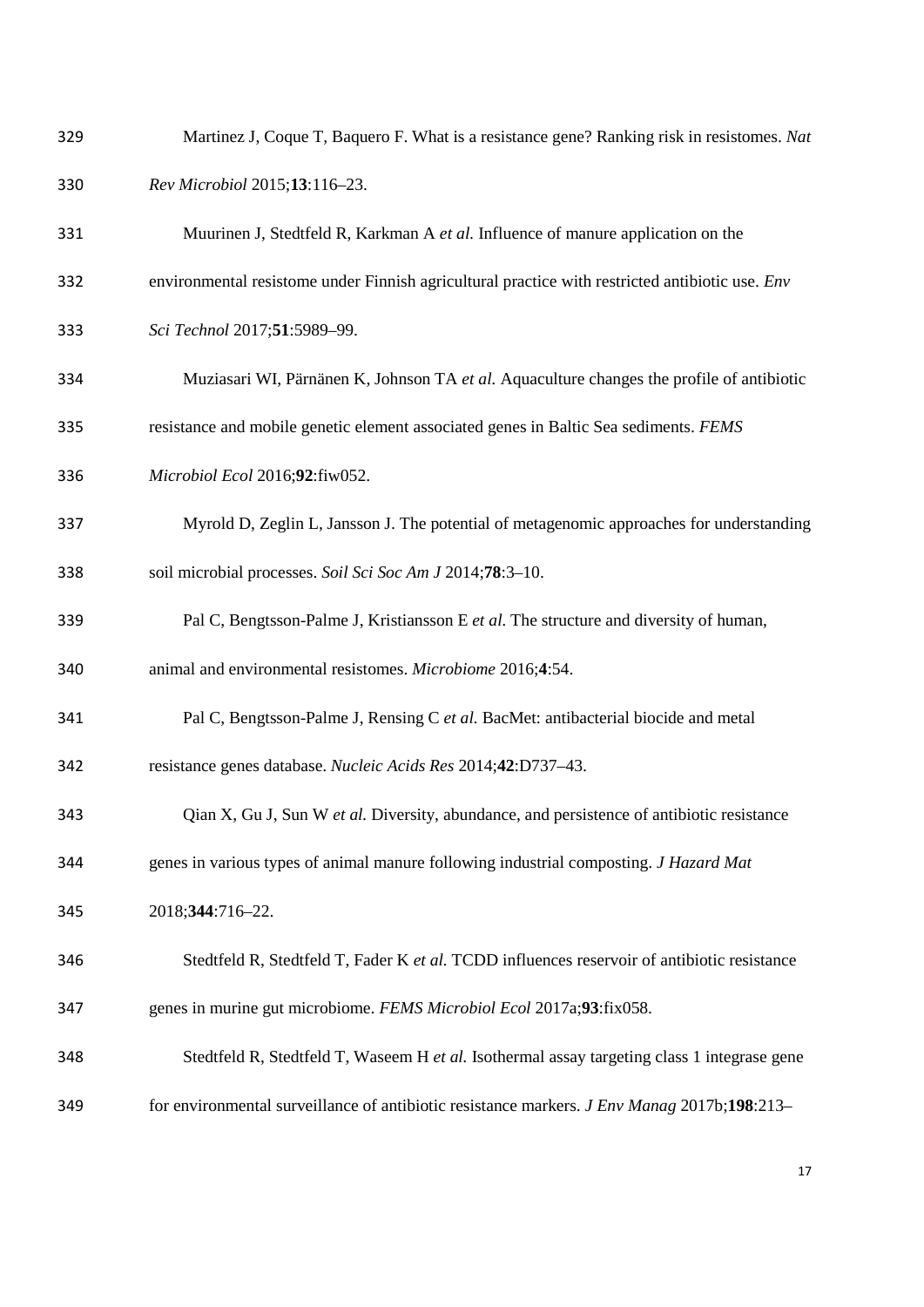20.

| 351 | Stedtfeld RD, Baushke SW, Tourlousse DM et al. Development and experimental                       |
|-----|---------------------------------------------------------------------------------------------------|
| 352 | validation of a predictive threshold cycle equation for quantification of virulence and marker    |
| 353 | genes by high-throughput nanoliter-volume PCR on the OpenArray platform. Appl Env                 |
| 354 | Microbiol 2008;74:3831-8.                                                                         |
| 355 | Stedtfeld RD, Williams MR, Fakher U et al. Antimicrobial resistance dashboard application         |
| 356 | for mapping environmental occurrence and resistant pathogens. FEMS Microbiol Ecol                 |
| 357 | $2016;92:1-9.$                                                                                    |
| 358 | Thornton B, Basu C. Rapid and simple method of qPCR primer design. Methods Mol Biol               |
| 359 | 2015;1275:173-9.                                                                                  |
| 360 | Wang F-H, Qiao M, Su J-Q et al. High throughput profiling of antibiotic resistance genes in       |
| 361 | urban park soils with reclaimed water irrigation. Env Sci Technol 2014;48:9079-85.                |
| 362 | Wang F, Stedtfeld R, Kim O et al. Influence of soil characteristics and proximity to              |
| 363 | Antarctic research stations on abundance of antibiotic resistance genes in soils. Env Sci Technol |
| 364 | 2016;50:12621-9.                                                                                  |
| 365 | Wright G. No Title. 2017, Personal communication.                                                 |
| 366 | Xu L, Ouyang W, Qian Y et al. High-throughput profiling of antibiotic resistance genes in         |
| 367 | drinking water treatment plants and distribution systems. Env Pollut 2016;213:119-26.             |
| 368 | Yergeau E, Hogues H, Whyte L et al. The functional potential of high Arctic permafrost            |
| 369 | revealed by metagenomic sequencing, qPCR and microarray analyses. ISME J 2010;4:1206-14.          |
| 370 | Zhang X, Wu B, Zhang Y et al. Class 1 integronase gene and tetracycline resistance genes          |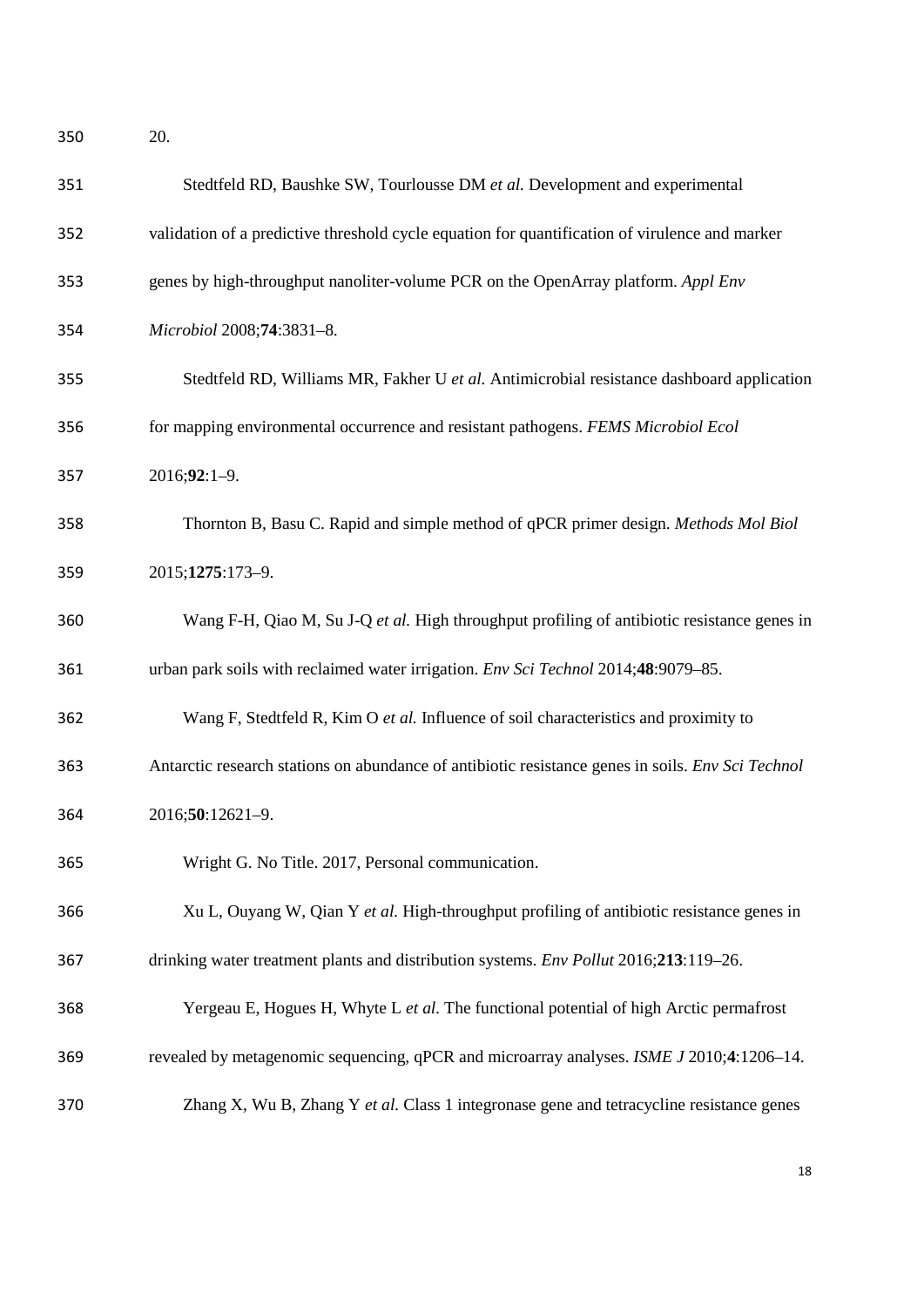| 371 | tetA and tetC in different water environments of Jiangsu Province, China. <i>Ecotoxicology</i> |
|-----|------------------------------------------------------------------------------------------------|
| 372 | 2009;18:652-60.                                                                                |
| 373 | Zhu Y-G, Johnson TA, Su J-Q et al. Diverse and abundant antibiotic resistance genes in         |
| 374 | Chinese swine farms. Proc Natl Acad Sci USA 2013;110:3435-40.                                  |
| 375 | Zhu Y-G, Zhao Y, Li B et al. Continental-scale pollution of estuaries with antibiotic          |
| 376 | resistance genes. Nat Microbiol 2017;2:16270.                                                  |
| 377 |                                                                                                |
| 378 |                                                                                                |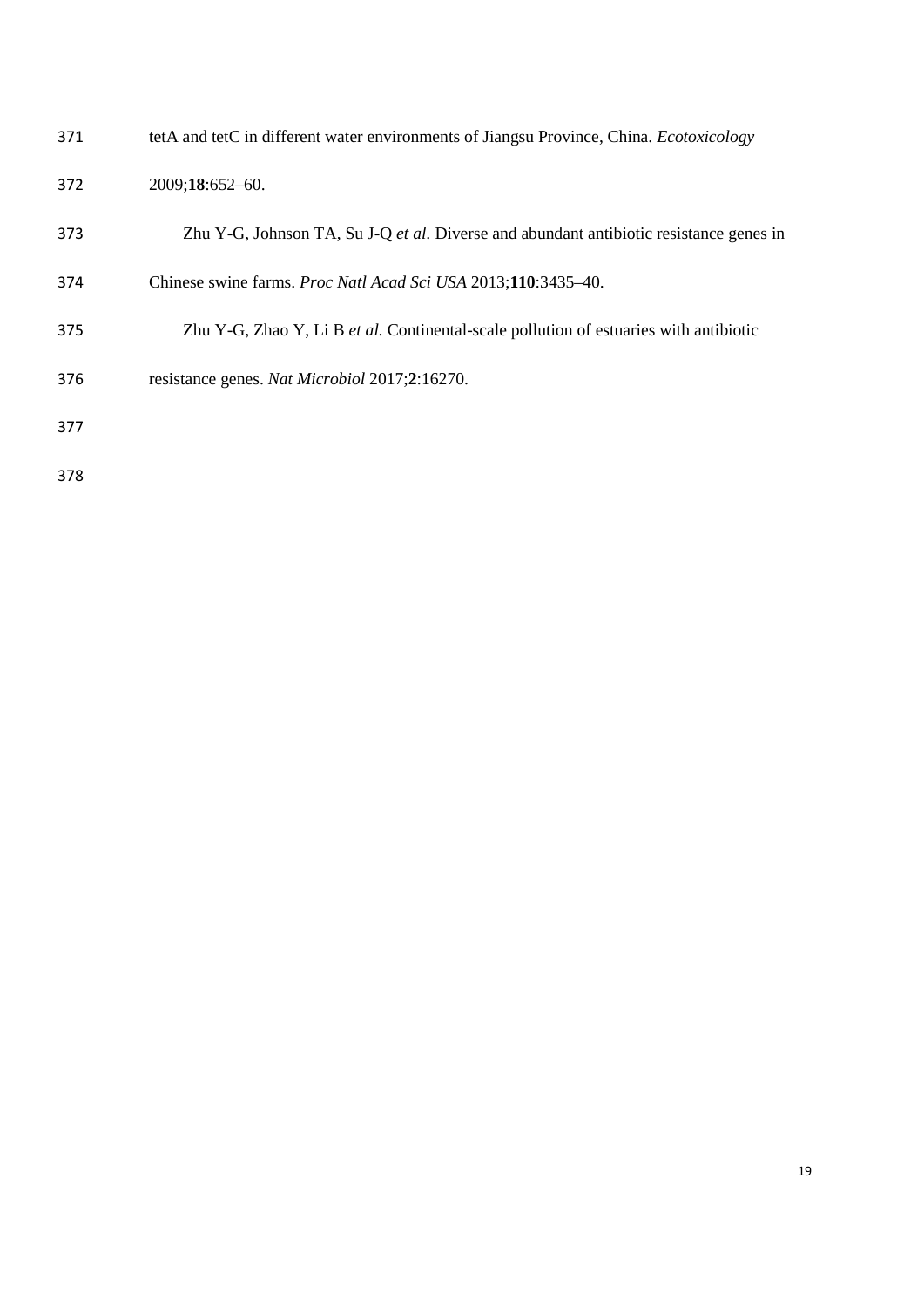

380 **Fig 1.** Frequency of primer sets that amplified in 580 samples tested on the old array (e.g. ~10 primer 381 sets amplified in 1 out of 580 samples), and (B) summarized distribution of target gene categories on 382 the updated ARG qPCR array.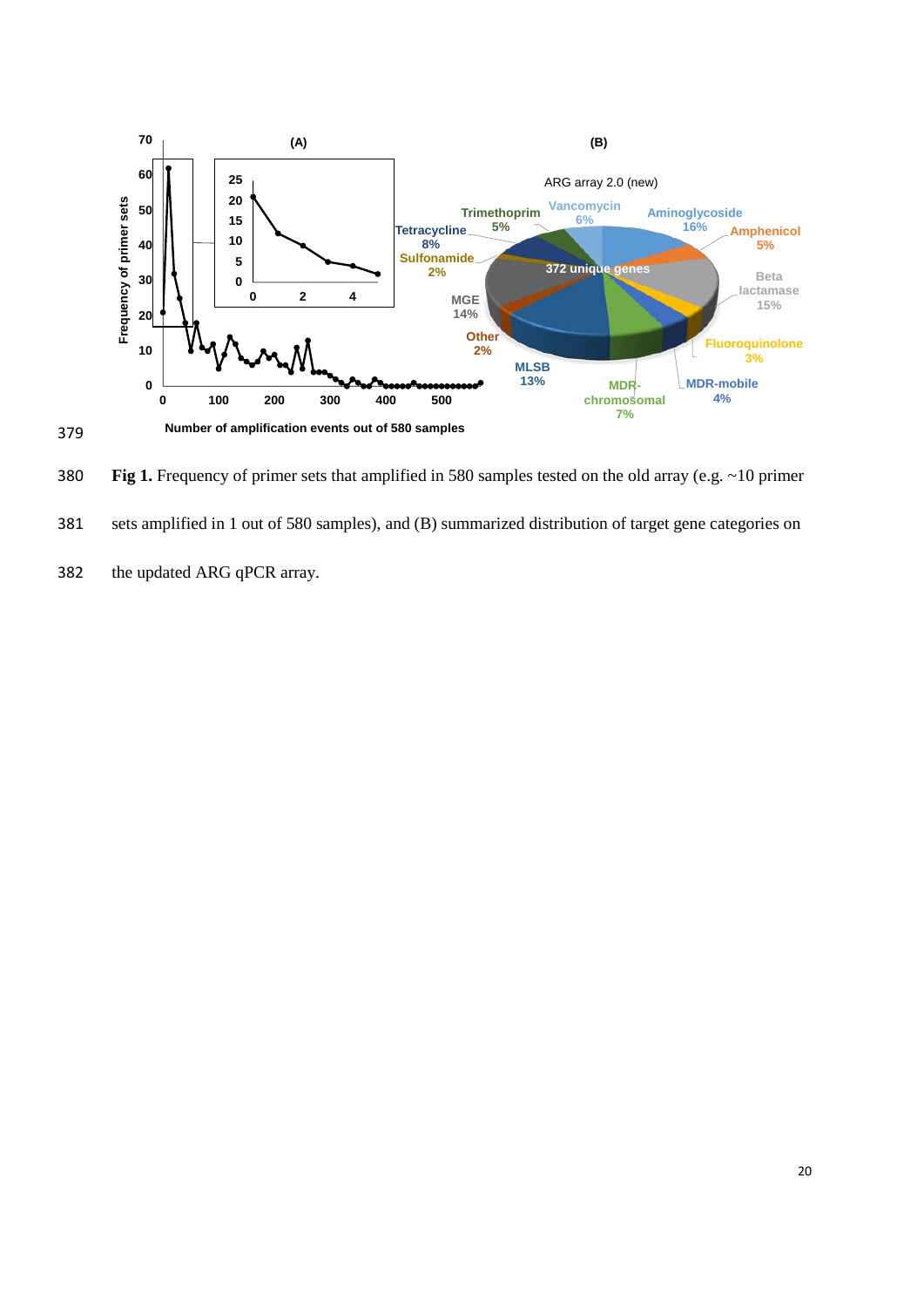

384 **Fig 2.** Specificity and sensitivity of primer sets targeted within a mock community of strains. (A) 385 Sensitivity of retained old and new primer sets on the updated ARG array, and (B) percent of targeted 386 (black line, primary y-axis) and non-targeted (gray line, secondary y-axis) primer sets that are deemed 387 positive amplification events based on the threshold cycle (Ct) cutoff.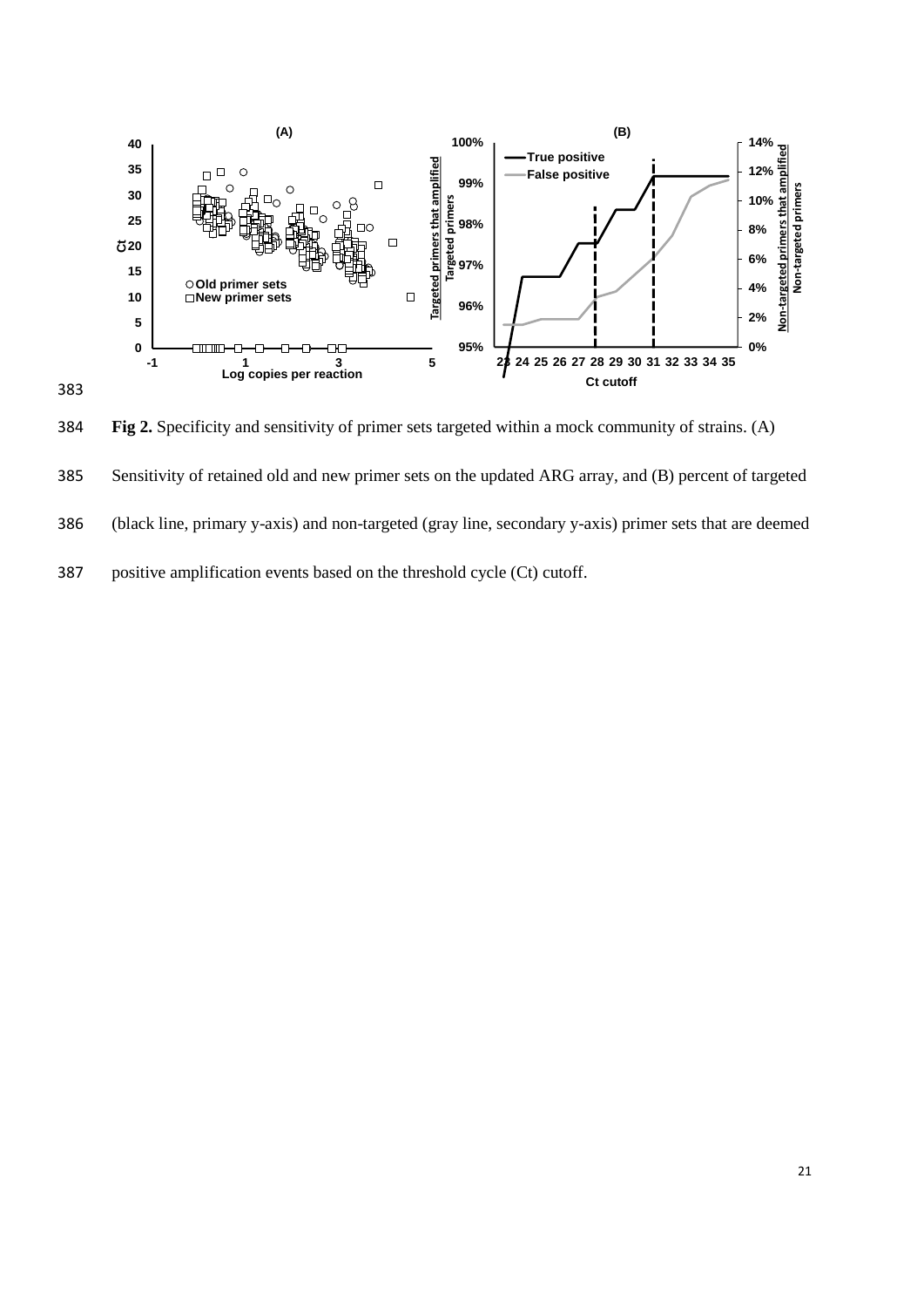

389 **Fig 3.** Influence of generated amplicon length on quantification and sensitivity of primer set. (A) 390 Pearson correlation coefficient based on standard curves generated with targeted primer sets and 391 dilutions of strains in a mock community sample. (B) Influence of amplicon length on amplification 392 efficiency, and (C) sensitivity.